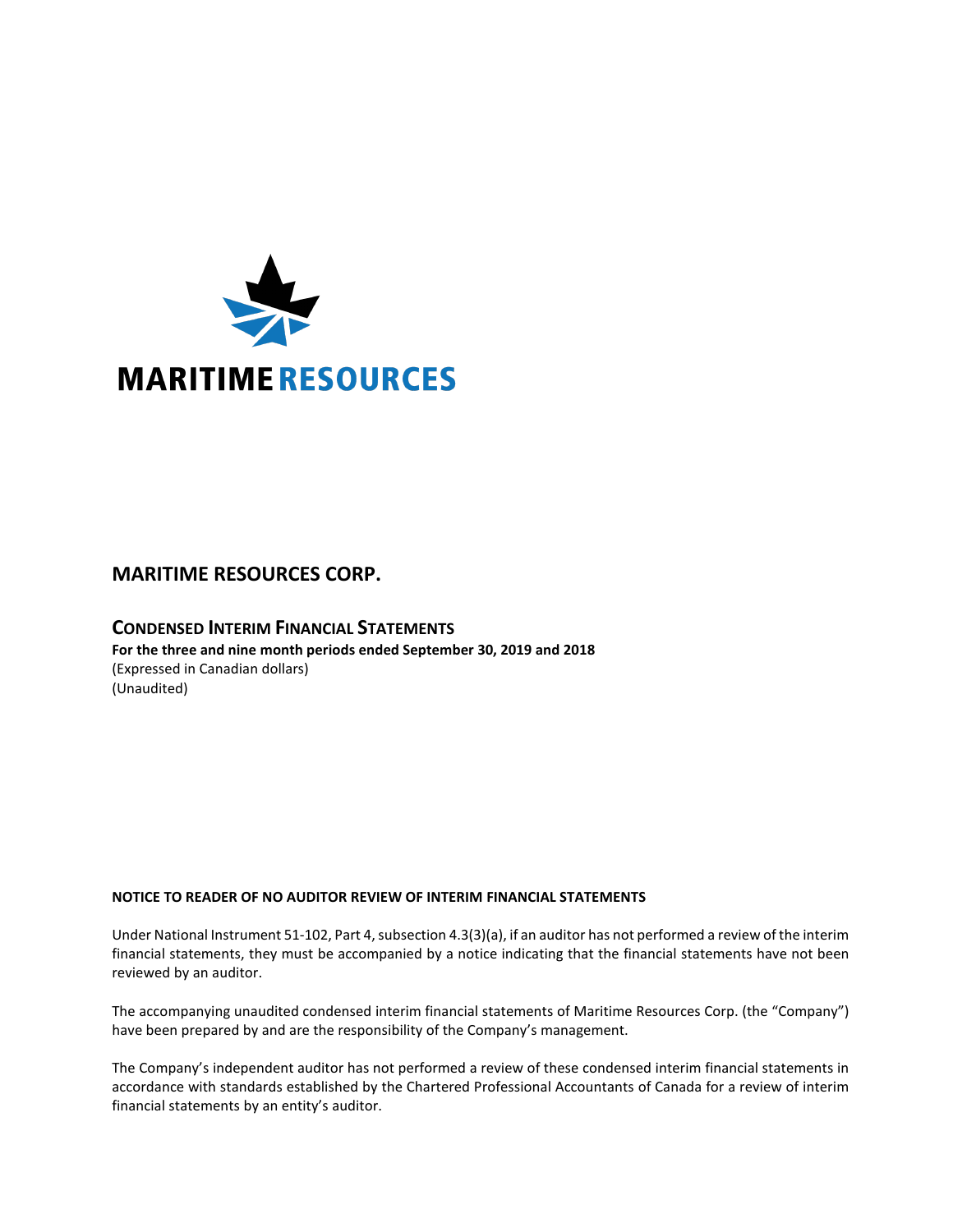

# **STATEMENTS OF FINANCIAL POSITION**

| As at                                                              |                | September 30<br>2019 | December 31<br>2018 |
|--------------------------------------------------------------------|----------------|----------------------|---------------------|
| (Unaudited - Prepared by management, in Canadian dollars)          | <b>Note</b>    | \$                   | \$                  |
| <b>ASSETS</b>                                                      |                |                      |                     |
| <b>Current</b>                                                     |                |                      |                     |
| Cash and cash equivalents                                          | 4              | 3,444,060            | 2,359,066           |
| Receivables                                                        | 5              | 359,840              | 40,953              |
| Prepaid expenses and deposits                                      | 6              | 123,445              | 46,159              |
|                                                                    |                | 3,927,345            | 2,446,178           |
| <b>Property and equipment</b>                                      | $\overline{7}$ | 58,633               |                     |
| <b>Exploration and evaluation assets</b>                           | 8              | 10,727,885           | 7,740,844           |
| <b>Total Assets</b>                                                |                | 14,713,863           | 10,187,022          |
| LIABILITIES AND SHAREHOLDERS' EQUITY<br><b>Current liabilities</b> |                |                      |                     |
| Accounts payable and accrued liabilities                           | 9,13           | 794,544              | 121,441             |
| Lease liability                                                    | 10             | 20,519               |                     |
| Flow-through premium liability                                     | 12             | 176,020              | 128,738             |
| <b>Total Liabilities</b>                                           |                | 991,083              | 250,179             |
| <b>Shareholders' equity</b>                                        |                |                      |                     |
| Share capital                                                      | 12             | 20,547,454           | 15,063,535          |
| Reserves                                                           | 12             | 2,311,955            | 2,278,901           |
| Royalty reserve                                                    | 12             | 210,700              | 210,700             |
| Deficit                                                            |                | (9,347,329)          | (7,616,293)         |
| <b>Total Shareholders' Equity</b>                                  |                | 13,722,780           | 9,936,843           |
| <b>Total Liabilities and Shareholders' Equity</b>                  |                | 14,713,863           | 10,187,022          |

Nature of operations and going concern (Note 1).

*Approved and authorized on behalf of the Board of Directors:*

Chairman Director

*"John P. Hayes" "Mark N.J. Ashcroft"*

*The accompanying notes are an integral part of these condensed interim financial statements.*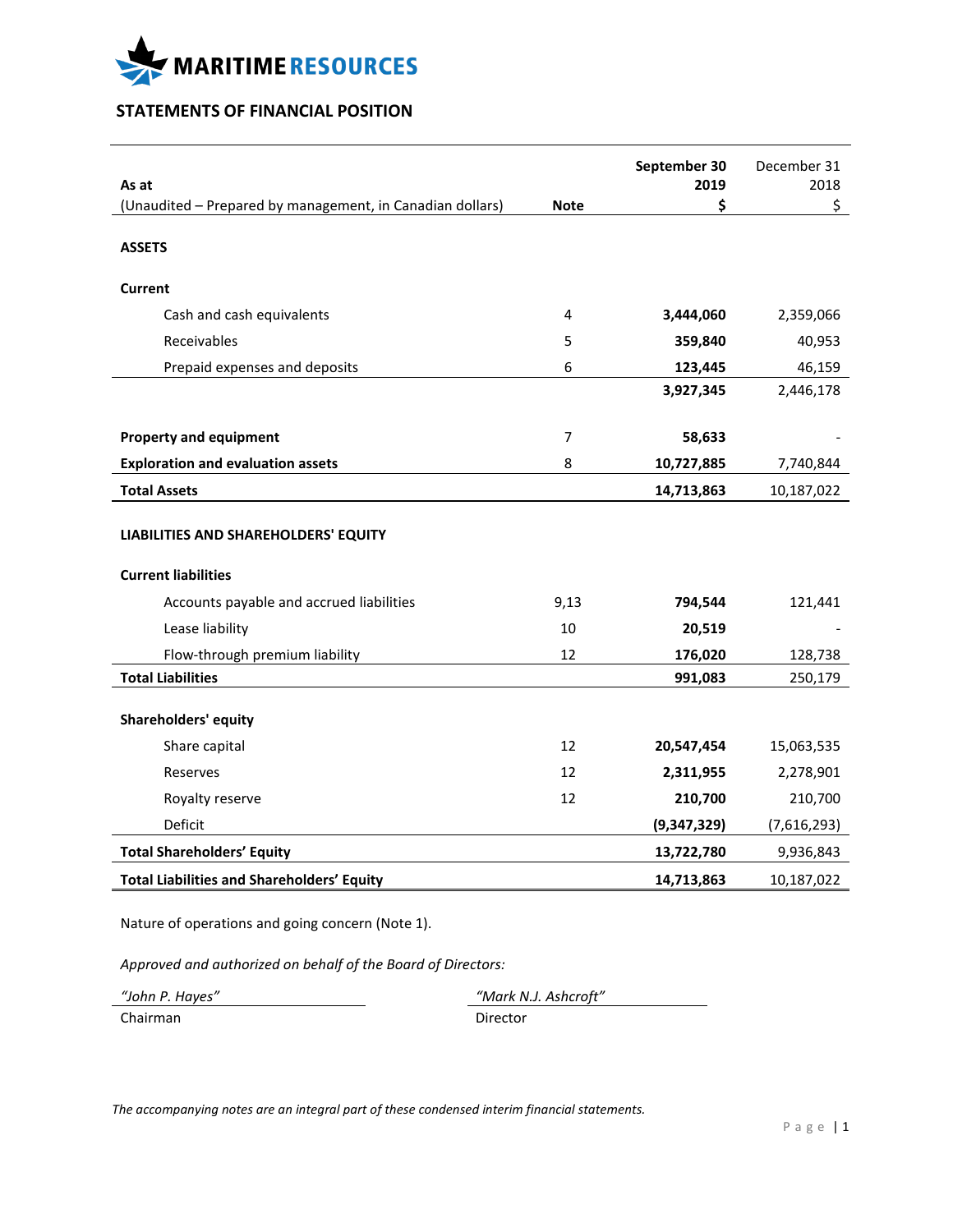

# **STATEMENTS OF LOSS AND COMPREHENSIVE LOSS**

|                                                |                | <b>Three Month</b><br><b>Period Ended</b> | Three Month<br>Period Ended | <b>Nine Month</b><br><b>Period Ended</b> | Nine Month<br>Period Ended |
|------------------------------------------------|----------------|-------------------------------------------|-----------------------------|------------------------------------------|----------------------------|
|                                                |                | September 30                              | September 30                | September 30                             | September 30               |
| (Unaudited - Prepared by management,           |                | 2019                                      | 2018                        | 2019                                     | 2018                       |
| in Canadian dollars)                           | <b>Note</b>    | \$                                        | \$                          | \$                                       | \$                         |
|                                                |                |                                           |                             |                                          |                            |
| <b>EXPENSES</b>                                |                |                                           |                             |                                          |                            |
| Salaries and benefits                          | 13             | 140,728                                   |                             | 372,362                                  |                            |
| Severance                                      | 13             | 108,000                                   |                             | 992,497                                  |                            |
| Administration                                 | 13             | 42,426                                    | 67,983                      | 194,809                                  | 231,356                    |
| Consulting                                     | 13             |                                           | 141,657                     | 28,000                                   | 338,588                    |
| Professional fees                              |                | 13,425                                    | 8,448                       | 60,849                                   | 46,742                     |
| Professional fees - hostile takeover           |                |                                           | 49,593                      |                                          | 564,928                    |
| Directors' fees                                | 13             | 19,981                                    | 4,500                       | 57,574                                   | 13,500                     |
| Investor relations and promotion               |                | 106,012                                   | 255,626                     | 151,282                                  | 694,071                    |
| Share based payment                            |                | 6,523                                     |                             | 327,011                                  |                            |
| Depreciation                                   | $\overline{7}$ | 3,814                                     |                             | 46,502                                   |                            |
| Interest expense on lease liability            | 10             | (750)                                     |                             | 2,834                                    |                            |
| Financing expense, accretion and               |                |                                           |                             |                                          |                            |
| interest on loans payable                      | 11             |                                           |                             |                                          | 66,675                     |
|                                                |                | (440, 159)                                | (527, 807)                  | (2, 233, 720)                            | (1,955,860)                |
| Interest income<br>Recognition of flow-through |                | 25,641                                    |                             | 54,090                                   |                            |
| premium liability                              | 12             | 211,006                                   | 8,652                       | 355,551                                  | 87,639                     |
|                                                |                | 236,647                                   | 8,652                       | 409,641                                  | 87,639                     |
| Loss and comprehensive loss for the period     |                | (203, 512)                                | (519, 155)                  | (1,824,079)                              | (1,868,221)                |
| Basic and diluted loss per common share        |                | 0.00                                      | (0.01)                      | (0.01)                                   | (0.02)                     |
| Weighted average number of                     |                |                                           |                             |                                          |                            |
| common shares outstanding                      |                | 189,121,121                               | 86,967,386                  | 167,727,785                              | 87,749,569                 |

*The accompanying notes are an integral part of these condensed interim financial statements.*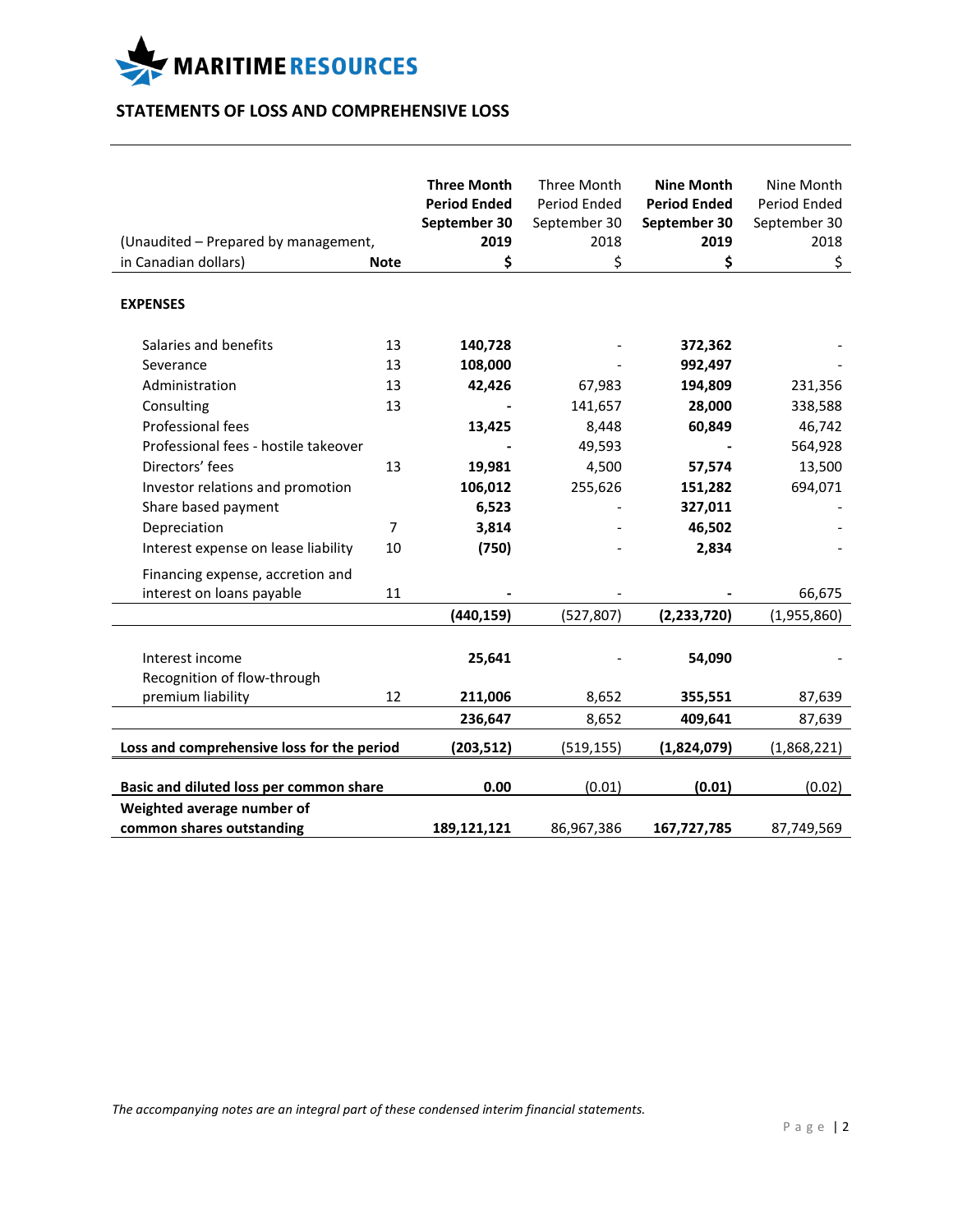

# **STATEMENTS OF CHANGES IN SHAREHOLDERS' EQUITY**

|                                                           | <b>Shares</b> | Share<br>capital | <b>Share</b><br>subscriptions<br>receivable | Share<br>subscriptions<br>received in<br>advance | <b>Treasury</b><br>shares | <b>Reserves</b> | Royalty<br>reserve | <b>Deficit</b> | Total       |
|-----------------------------------------------------------|---------------|------------------|---------------------------------------------|--------------------------------------------------|---------------------------|-----------------|--------------------|----------------|-------------|
| (Unaudited - Prepared by management, in Canadian dollars) | #             | \$.              | \$                                          | \$                                               | \$                        | \$              | \$                 | \$             | \$          |
| Balance, December 31, 2017                                | 73,103,629    | 10,202,819       | (100,000)                                   | 96,920                                           | (245,000)                 | 1,222,944       | 210,700            | (5, 107, 389)  | 6,280,994   |
| Issued for private placements (Note 12)                   | 23,931,007    | 2,514,754        | (16,000)                                    | (96, 920)                                        |                           |                 |                    |                | 2,401,834   |
| Share issuance costs (Note 12)                            |               | (121, 872)       |                                             |                                                  |                           |                 |                    |                | (121, 872)  |
| Finders' shares (Note 12)                                 | 488,480       | 43,962           |                                             |                                                  |                           |                 |                    |                | 43,962      |
| Finders' warrants (Note 12)                               |               | (49, 631)        |                                             |                                                  |                           | 49,631          |                    |                |             |
| Flow-through premium liability (Note 12)                  |               | (26, 972)        |                                             |                                                  |                           |                 |                    |                | (26, 972)   |
| Issued for mineral properties (Note 7,12)                 | 650,000       | 61,500           |                                             |                                                  |                           |                 |                    |                | 61,500      |
| Sale of treasury shares                                   | 1,500,000     |                  |                                             |                                                  | 245,000                   |                 |                    | (125,000)      | 120,000     |
| Return to treasury                                        | (1,000,000)   | (100,000)        | 100,000                                     |                                                  |                           |                 |                    |                |             |
| Warrant expiry (Note 12)                                  |               | 105,387          |                                             |                                                  |                           | (105, 387)      |                    |                |             |
| Reserves transferred on expired options (Note 12)         |               |                  |                                             |                                                  |                           | (72, 306)       |                    | 72,306         |             |
| Loss for the period                                       |               |                  |                                             |                                                  |                           |                 | $\sim$             | (1,868,221)    | (1,868,221) |
| Balance, September 30, 2018                               | 98,673,116    | 12,629,949       | (16,000)                                    |                                                  | $\sim$                    | 1,094,882       | 210,700            | (7,028,305)    | 6,891,226   |
| Issued for private placements (Note 12)                   | 30,862,900    | 2,702,065        | 16,000                                      |                                                  |                           | 800,895         |                    | $\blacksquare$ | 3,518,960   |
| Share issuance costs (Note 12)                            |               | (197, 998)       |                                             |                                                  |                           |                 |                    |                | (197, 998)  |
| Finders' shares (Note 12)                                 | 2,152,791     | 193,752          |                                             |                                                  |                           |                 |                    |                | 193,752     |
| Finders' warrants (Note 12)                               |               | (82, 710)        |                                             |                                                  |                           | 82,710          |                    |                |             |
| Flow-through premium liability (Note 12)                  |               | (202, 723)       |                                             |                                                  |                           |                 |                    |                | (202, 723)  |
| Issued for mineral properties (Note 7,12)                 | 265,000       | 21,200           |                                             |                                                  |                           |                 |                    |                | 21,200      |
| Share-based payments (Note 12)                            |               |                  |                                             |                                                  |                           | 309,664         |                    |                | 309,664     |
| Reserves transferred on expired options (Note 12)         |               |                  |                                             |                                                  |                           | (9,250)         |                    | 9,250          |             |
| Loss for the period                                       |               |                  |                                             |                                                  |                           |                 | $\blacksquare$     | (597, 239)     | (597, 239)  |
| Balance, December 31, 2018                                | 131,953,807   | 15,063,535       |                                             |                                                  |                           | 2,278,901       | 210,700            | (7,616,293)    | 9,936,843   |
| Issued for private placements (Note 12)                   | 56,896,662    | 6,092,499        |                                             |                                                  |                           |                 |                    |                | 6,092,499   |
| Share issuance costs (Note 12)                            |               | (468, 161)       |                                             |                                                  |                           |                 |                    |                | (468, 161)  |
| Finders' warrants (Note 12)                               |               | (126, 562)       |                                             |                                                  |                           | 126,562         |                    |                |             |
| Flow-through premium liability (Note 12)                  |               | (402, 833)       |                                             |                                                  |                           |                 |                    |                | (402, 833)  |
| Issued for mineral properties (Note 7,12)                 | 700,000       | 61,500           |                                             |                                                  |                           |                 |                    |                | 61,500      |
| Warrant expiry (Note 12)                                  |               | 327,476          |                                             |                                                  |                           | (327, 476)      |                    |                |             |
| Share-based payments (Note 12)                            |               |                  |                                             |                                                  |                           | 327,011         |                    |                | 327,011     |
| Reserves transferred on expired options (Note 12)         |               |                  |                                             |                                                  |                           | (93, 043)       |                    | 93,043         |             |
| Loss for the period                                       |               |                  |                                             |                                                  |                           |                 |                    | (1,824,079)    | (1,824,079) |
| Balance, September 30, 2019                               | 189,550,469   | 20,547,454       |                                             |                                                  | $\blacksquare$            | 2,311,955       | 210,700            | (9,347,329)    | 13,722,780  |

*The accompanying notes are an integral part of these condensed interim financial statements.*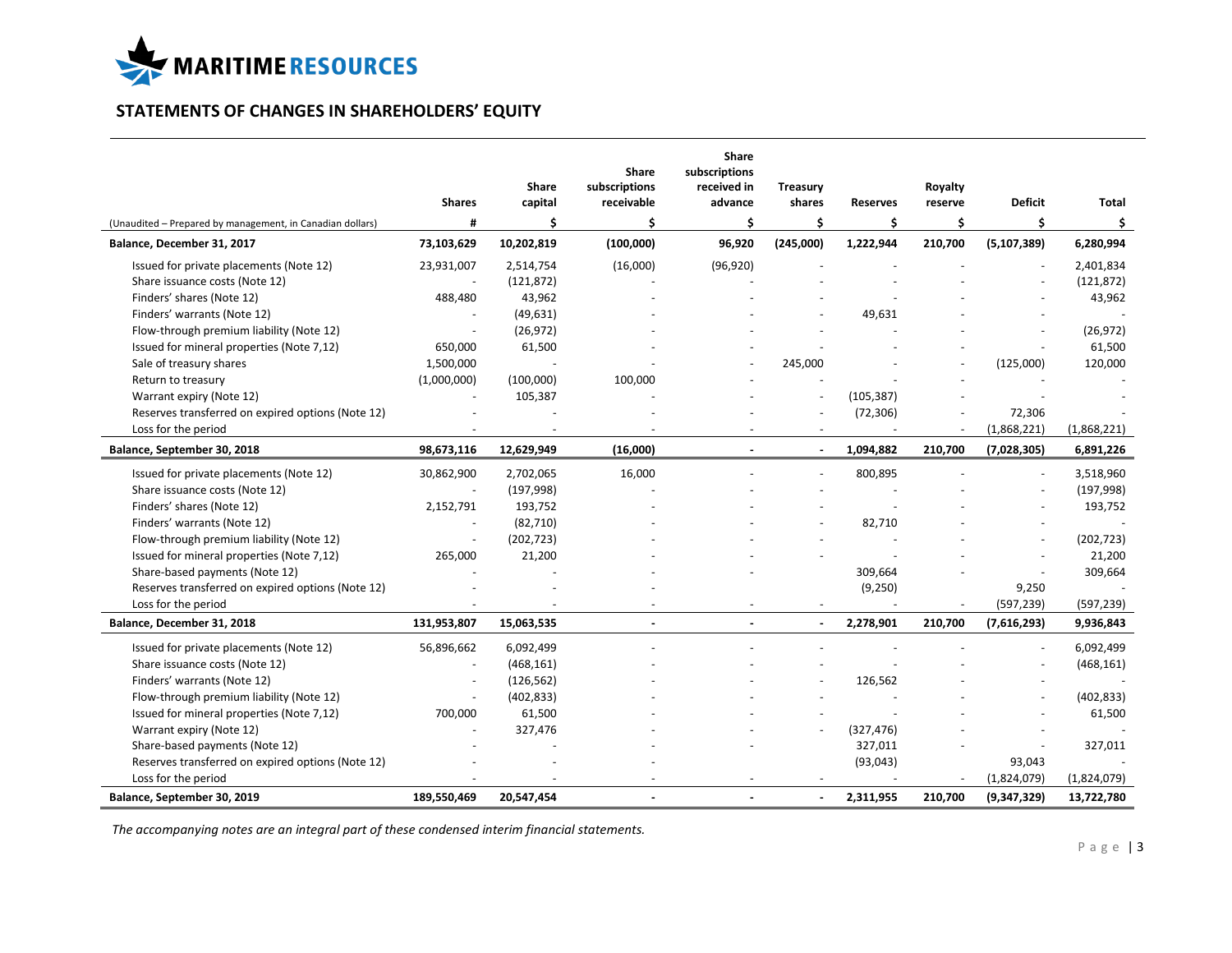

# **STATEMENTS OF CASH FLOWS**

| \$<br>\$<br>(Unaudited - Prepared by management, in Canadian dollars)<br>Cash flows from operating activities<br>Loss for the period<br>(1,824,079)<br>(1,868,221)<br>Items not involving cash:<br>Share based payment<br>327,011<br>Depreciation<br>46,502<br>Financing expense and interest accrued on loan<br>66,675<br>Flow-through premium recovery<br>(355, 551)<br>(87, 639)<br>Changes in non-cash working capital items:<br>(Increase) decrease in receivables<br>(318, 887)<br>(18, 726)<br>(Increase) decrease in prepaid expenses<br>(77, 286)<br>13,035<br>Increase (decrease) in accounts payable<br>and accrued liabilities<br>673,103<br>478,053<br>Net cash provided by (used in) operating activities<br>(1,529,187)<br>(1, 416, 823)<br>Cash flows from investing activities<br>Exploration and evaluation expenditures<br>(2,990,791)<br>(778, 775)<br>Recoveries and grant<br>65,250<br>10,053<br>Property and equipment expenditures<br>(30, 451)<br>Net cash provided by (used in) investing activities<br>(2,955,992)<br>(768, 722)<br><b>Cash flows from financing activities</b><br>Proceeds from private placements<br>6,092,499<br>2,514,754<br>Share subscriptions receivable<br>(16,000)<br>Share issue costs<br>(468, 161)<br>(121, 872)<br>Sale of treasury shares<br>120,000<br>Repayment of lease liability<br>(54, 165)<br>Repayment of loan<br>(500,000)<br>(36, 712)<br>Loan interest paid<br>Net cash provided by (used in) financing activities<br>5,570,173<br>1,960,170<br>Change in cash during the period<br>1,084,994<br>(225, 375)<br>Cash, beginning of the period<br>2,359,066<br>387,117<br>Cash, end of the period<br>3,444,060<br>161,742<br><b>Supplemental disclosure</b><br>Cash paid for interest<br>2,834<br>36,712<br>Supplemental disclosure of non-cash financial and investing activities<br>Recognition of right of use asset and lease liability<br>74,684<br>Fair value of broker warrants and units<br>126,562<br>32,312<br>327,476<br>Expiry of warrants<br>Exploration and evaluation assets included in accounts payable<br>765,863<br>273,291<br>Flow-through share premium<br>402,833<br>18,320 | For the nine month periods ended September 30 | 2019   | 2018   |
|---------------------------------------------------------------------------------------------------------------------------------------------------------------------------------------------------------------------------------------------------------------------------------------------------------------------------------------------------------------------------------------------------------------------------------------------------------------------------------------------------------------------------------------------------------------------------------------------------------------------------------------------------------------------------------------------------------------------------------------------------------------------------------------------------------------------------------------------------------------------------------------------------------------------------------------------------------------------------------------------------------------------------------------------------------------------------------------------------------------------------------------------------------------------------------------------------------------------------------------------------------------------------------------------------------------------------------------------------------------------------------------------------------------------------------------------------------------------------------------------------------------------------------------------------------------------------------------------------------------------------------------------------------------------------------------------------------------------------------------------------------------------------------------------------------------------------------------------------------------------------------------------------------------------------------------------------------------------------------------------------------------------------------------------------------------------------------------------------------------------------------------------------------------------|-----------------------------------------------|--------|--------|
|                                                                                                                                                                                                                                                                                                                                                                                                                                                                                                                                                                                                                                                                                                                                                                                                                                                                                                                                                                                                                                                                                                                                                                                                                                                                                                                                                                                                                                                                                                                                                                                                                                                                                                                                                                                                                                                                                                                                                                                                                                                                                                                                                                     |                                               |        |        |
|                                                                                                                                                                                                                                                                                                                                                                                                                                                                                                                                                                                                                                                                                                                                                                                                                                                                                                                                                                                                                                                                                                                                                                                                                                                                                                                                                                                                                                                                                                                                                                                                                                                                                                                                                                                                                                                                                                                                                                                                                                                                                                                                                                     |                                               |        |        |
|                                                                                                                                                                                                                                                                                                                                                                                                                                                                                                                                                                                                                                                                                                                                                                                                                                                                                                                                                                                                                                                                                                                                                                                                                                                                                                                                                                                                                                                                                                                                                                                                                                                                                                                                                                                                                                                                                                                                                                                                                                                                                                                                                                     |                                               |        |        |
|                                                                                                                                                                                                                                                                                                                                                                                                                                                                                                                                                                                                                                                                                                                                                                                                                                                                                                                                                                                                                                                                                                                                                                                                                                                                                                                                                                                                                                                                                                                                                                                                                                                                                                                                                                                                                                                                                                                                                                                                                                                                                                                                                                     |                                               |        |        |
|                                                                                                                                                                                                                                                                                                                                                                                                                                                                                                                                                                                                                                                                                                                                                                                                                                                                                                                                                                                                                                                                                                                                                                                                                                                                                                                                                                                                                                                                                                                                                                                                                                                                                                                                                                                                                                                                                                                                                                                                                                                                                                                                                                     |                                               |        |        |
|                                                                                                                                                                                                                                                                                                                                                                                                                                                                                                                                                                                                                                                                                                                                                                                                                                                                                                                                                                                                                                                                                                                                                                                                                                                                                                                                                                                                                                                                                                                                                                                                                                                                                                                                                                                                                                                                                                                                                                                                                                                                                                                                                                     |                                               |        |        |
|                                                                                                                                                                                                                                                                                                                                                                                                                                                                                                                                                                                                                                                                                                                                                                                                                                                                                                                                                                                                                                                                                                                                                                                                                                                                                                                                                                                                                                                                                                                                                                                                                                                                                                                                                                                                                                                                                                                                                                                                                                                                                                                                                                     |                                               |        |        |
|                                                                                                                                                                                                                                                                                                                                                                                                                                                                                                                                                                                                                                                                                                                                                                                                                                                                                                                                                                                                                                                                                                                                                                                                                                                                                                                                                                                                                                                                                                                                                                                                                                                                                                                                                                                                                                                                                                                                                                                                                                                                                                                                                                     |                                               |        |        |
|                                                                                                                                                                                                                                                                                                                                                                                                                                                                                                                                                                                                                                                                                                                                                                                                                                                                                                                                                                                                                                                                                                                                                                                                                                                                                                                                                                                                                                                                                                                                                                                                                                                                                                                                                                                                                                                                                                                                                                                                                                                                                                                                                                     |                                               |        |        |
|                                                                                                                                                                                                                                                                                                                                                                                                                                                                                                                                                                                                                                                                                                                                                                                                                                                                                                                                                                                                                                                                                                                                                                                                                                                                                                                                                                                                                                                                                                                                                                                                                                                                                                                                                                                                                                                                                                                                                                                                                                                                                                                                                                     |                                               |        |        |
|                                                                                                                                                                                                                                                                                                                                                                                                                                                                                                                                                                                                                                                                                                                                                                                                                                                                                                                                                                                                                                                                                                                                                                                                                                                                                                                                                                                                                                                                                                                                                                                                                                                                                                                                                                                                                                                                                                                                                                                                                                                                                                                                                                     |                                               |        |        |
|                                                                                                                                                                                                                                                                                                                                                                                                                                                                                                                                                                                                                                                                                                                                                                                                                                                                                                                                                                                                                                                                                                                                                                                                                                                                                                                                                                                                                                                                                                                                                                                                                                                                                                                                                                                                                                                                                                                                                                                                                                                                                                                                                                     |                                               |        |        |
|                                                                                                                                                                                                                                                                                                                                                                                                                                                                                                                                                                                                                                                                                                                                                                                                                                                                                                                                                                                                                                                                                                                                                                                                                                                                                                                                                                                                                                                                                                                                                                                                                                                                                                                                                                                                                                                                                                                                                                                                                                                                                                                                                                     |                                               |        |        |
|                                                                                                                                                                                                                                                                                                                                                                                                                                                                                                                                                                                                                                                                                                                                                                                                                                                                                                                                                                                                                                                                                                                                                                                                                                                                                                                                                                                                                                                                                                                                                                                                                                                                                                                                                                                                                                                                                                                                                                                                                                                                                                                                                                     |                                               |        |        |
|                                                                                                                                                                                                                                                                                                                                                                                                                                                                                                                                                                                                                                                                                                                                                                                                                                                                                                                                                                                                                                                                                                                                                                                                                                                                                                                                                                                                                                                                                                                                                                                                                                                                                                                                                                                                                                                                                                                                                                                                                                                                                                                                                                     |                                               |        |        |
|                                                                                                                                                                                                                                                                                                                                                                                                                                                                                                                                                                                                                                                                                                                                                                                                                                                                                                                                                                                                                                                                                                                                                                                                                                                                                                                                                                                                                                                                                                                                                                                                                                                                                                                                                                                                                                                                                                                                                                                                                                                                                                                                                                     |                                               |        |        |
|                                                                                                                                                                                                                                                                                                                                                                                                                                                                                                                                                                                                                                                                                                                                                                                                                                                                                                                                                                                                                                                                                                                                                                                                                                                                                                                                                                                                                                                                                                                                                                                                                                                                                                                                                                                                                                                                                                                                                                                                                                                                                                                                                                     |                                               |        |        |
|                                                                                                                                                                                                                                                                                                                                                                                                                                                                                                                                                                                                                                                                                                                                                                                                                                                                                                                                                                                                                                                                                                                                                                                                                                                                                                                                                                                                                                                                                                                                                                                                                                                                                                                                                                                                                                                                                                                                                                                                                                                                                                                                                                     |                                               |        |        |
|                                                                                                                                                                                                                                                                                                                                                                                                                                                                                                                                                                                                                                                                                                                                                                                                                                                                                                                                                                                                                                                                                                                                                                                                                                                                                                                                                                                                                                                                                                                                                                                                                                                                                                                                                                                                                                                                                                                                                                                                                                                                                                                                                                     |                                               |        |        |
|                                                                                                                                                                                                                                                                                                                                                                                                                                                                                                                                                                                                                                                                                                                                                                                                                                                                                                                                                                                                                                                                                                                                                                                                                                                                                                                                                                                                                                                                                                                                                                                                                                                                                                                                                                                                                                                                                                                                                                                                                                                                                                                                                                     |                                               |        |        |
|                                                                                                                                                                                                                                                                                                                                                                                                                                                                                                                                                                                                                                                                                                                                                                                                                                                                                                                                                                                                                                                                                                                                                                                                                                                                                                                                                                                                                                                                                                                                                                                                                                                                                                                                                                                                                                                                                                                                                                                                                                                                                                                                                                     |                                               |        |        |
|                                                                                                                                                                                                                                                                                                                                                                                                                                                                                                                                                                                                                                                                                                                                                                                                                                                                                                                                                                                                                                                                                                                                                                                                                                                                                                                                                                                                                                                                                                                                                                                                                                                                                                                                                                                                                                                                                                                                                                                                                                                                                                                                                                     |                                               |        |        |
|                                                                                                                                                                                                                                                                                                                                                                                                                                                                                                                                                                                                                                                                                                                                                                                                                                                                                                                                                                                                                                                                                                                                                                                                                                                                                                                                                                                                                                                                                                                                                                                                                                                                                                                                                                                                                                                                                                                                                                                                                                                                                                                                                                     |                                               |        |        |
|                                                                                                                                                                                                                                                                                                                                                                                                                                                                                                                                                                                                                                                                                                                                                                                                                                                                                                                                                                                                                                                                                                                                                                                                                                                                                                                                                                                                                                                                                                                                                                                                                                                                                                                                                                                                                                                                                                                                                                                                                                                                                                                                                                     |                                               |        |        |
|                                                                                                                                                                                                                                                                                                                                                                                                                                                                                                                                                                                                                                                                                                                                                                                                                                                                                                                                                                                                                                                                                                                                                                                                                                                                                                                                                                                                                                                                                                                                                                                                                                                                                                                                                                                                                                                                                                                                                                                                                                                                                                                                                                     |                                               |        |        |
|                                                                                                                                                                                                                                                                                                                                                                                                                                                                                                                                                                                                                                                                                                                                                                                                                                                                                                                                                                                                                                                                                                                                                                                                                                                                                                                                                                                                                                                                                                                                                                                                                                                                                                                                                                                                                                                                                                                                                                                                                                                                                                                                                                     |                                               |        |        |
|                                                                                                                                                                                                                                                                                                                                                                                                                                                                                                                                                                                                                                                                                                                                                                                                                                                                                                                                                                                                                                                                                                                                                                                                                                                                                                                                                                                                                                                                                                                                                                                                                                                                                                                                                                                                                                                                                                                                                                                                                                                                                                                                                                     |                                               |        |        |
|                                                                                                                                                                                                                                                                                                                                                                                                                                                                                                                                                                                                                                                                                                                                                                                                                                                                                                                                                                                                                                                                                                                                                                                                                                                                                                                                                                                                                                                                                                                                                                                                                                                                                                                                                                                                                                                                                                                                                                                                                                                                                                                                                                     |                                               |        |        |
|                                                                                                                                                                                                                                                                                                                                                                                                                                                                                                                                                                                                                                                                                                                                                                                                                                                                                                                                                                                                                                                                                                                                                                                                                                                                                                                                                                                                                                                                                                                                                                                                                                                                                                                                                                                                                                                                                                                                                                                                                                                                                                                                                                     |                                               |        |        |
|                                                                                                                                                                                                                                                                                                                                                                                                                                                                                                                                                                                                                                                                                                                                                                                                                                                                                                                                                                                                                                                                                                                                                                                                                                                                                                                                                                                                                                                                                                                                                                                                                                                                                                                                                                                                                                                                                                                                                                                                                                                                                                                                                                     |                                               |        |        |
|                                                                                                                                                                                                                                                                                                                                                                                                                                                                                                                                                                                                                                                                                                                                                                                                                                                                                                                                                                                                                                                                                                                                                                                                                                                                                                                                                                                                                                                                                                                                                                                                                                                                                                                                                                                                                                                                                                                                                                                                                                                                                                                                                                     |                                               |        |        |
|                                                                                                                                                                                                                                                                                                                                                                                                                                                                                                                                                                                                                                                                                                                                                                                                                                                                                                                                                                                                                                                                                                                                                                                                                                                                                                                                                                                                                                                                                                                                                                                                                                                                                                                                                                                                                                                                                                                                                                                                                                                                                                                                                                     |                                               |        |        |
|                                                                                                                                                                                                                                                                                                                                                                                                                                                                                                                                                                                                                                                                                                                                                                                                                                                                                                                                                                                                                                                                                                                                                                                                                                                                                                                                                                                                                                                                                                                                                                                                                                                                                                                                                                                                                                                                                                                                                                                                                                                                                                                                                                     |                                               |        |        |
|                                                                                                                                                                                                                                                                                                                                                                                                                                                                                                                                                                                                                                                                                                                                                                                                                                                                                                                                                                                                                                                                                                                                                                                                                                                                                                                                                                                                                                                                                                                                                                                                                                                                                                                                                                                                                                                                                                                                                                                                                                                                                                                                                                     |                                               |        |        |
|                                                                                                                                                                                                                                                                                                                                                                                                                                                                                                                                                                                                                                                                                                                                                                                                                                                                                                                                                                                                                                                                                                                                                                                                                                                                                                                                                                                                                                                                                                                                                                                                                                                                                                                                                                                                                                                                                                                                                                                                                                                                                                                                                                     |                                               |        |        |
|                                                                                                                                                                                                                                                                                                                                                                                                                                                                                                                                                                                                                                                                                                                                                                                                                                                                                                                                                                                                                                                                                                                                                                                                                                                                                                                                                                                                                                                                                                                                                                                                                                                                                                                                                                                                                                                                                                                                                                                                                                                                                                                                                                     |                                               |        |        |
|                                                                                                                                                                                                                                                                                                                                                                                                                                                                                                                                                                                                                                                                                                                                                                                                                                                                                                                                                                                                                                                                                                                                                                                                                                                                                                                                                                                                                                                                                                                                                                                                                                                                                                                                                                                                                                                                                                                                                                                                                                                                                                                                                                     |                                               |        |        |
|                                                                                                                                                                                                                                                                                                                                                                                                                                                                                                                                                                                                                                                                                                                                                                                                                                                                                                                                                                                                                                                                                                                                                                                                                                                                                                                                                                                                                                                                                                                                                                                                                                                                                                                                                                                                                                                                                                                                                                                                                                                                                                                                                                     |                                               |        |        |
|                                                                                                                                                                                                                                                                                                                                                                                                                                                                                                                                                                                                                                                                                                                                                                                                                                                                                                                                                                                                                                                                                                                                                                                                                                                                                                                                                                                                                                                                                                                                                                                                                                                                                                                                                                                                                                                                                                                                                                                                                                                                                                                                                                     |                                               |        |        |
|                                                                                                                                                                                                                                                                                                                                                                                                                                                                                                                                                                                                                                                                                                                                                                                                                                                                                                                                                                                                                                                                                                                                                                                                                                                                                                                                                                                                                                                                                                                                                                                                                                                                                                                                                                                                                                                                                                                                                                                                                                                                                                                                                                     | Shares issued for property                    | 61,500 | 61,500 |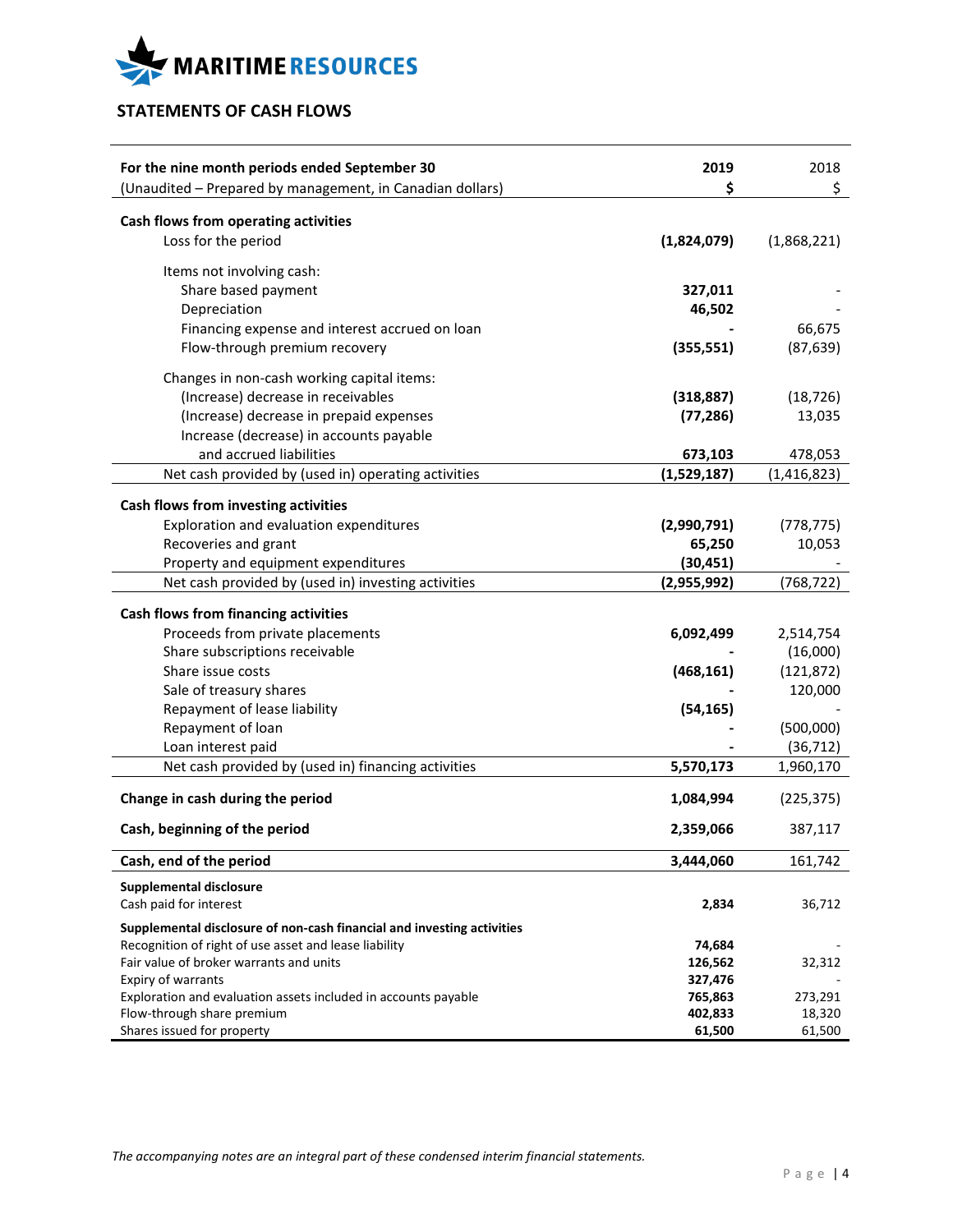

For the three and nine month periods ended September 30, 2019 and 2018 *(Unaudited, expressed in Canadian dollars)*

# **1. NATURE OF OPERATIONS AND GOING CONCERN**

Maritime Resources Corp. (the "Company" or "Maritime") was incorporated under the Business Corporations Act (British Columbia) on May 14, 2007. Maritime is an exploration stage company focused on re-starting the past producing Hammerdown Gold Mine located near the Baie Verte mining district in Newfoundland and Labrador, Canada as well as exploration on its other properties in the region.

The Company's registered and records office is 3200 - 650 West Georgia Street, Vancouver, BC, Canada, V6B 4P7. The Company also has an office in Toronto at 1900 - 110 Yonge Street, Toronto, ON, Canada, M5C 1T4. The shares of the Company are traded on the TSX Venture Exchange ("TSX-V") under the symbol MAE.

As the Company is in the exploration stage, the recoverability of the costs incurred to date on exploration properties is dependent upon the existence of economically recoverable reserves, the ability of the Company to obtain the necessary financing to complete the exploration and development of its properties and upon future profitable production or proceeds from the disposition of the properties and deferred exploration expenditures.

These financial statements have been prepared by management in accordance with International Financial Reporting Standards ("IFRS") applicable to a going concern, which assumes that the Company will be able to realize its assets and discharge its liabilities in the normal course of business for the foreseeable future. The Company has incurred ongoing losses. The continuing operations of the Company are dependent upon its ability to continue to raise adequate financing and to commence profitable operations in the future and repay its liabilities arising from normal business operations as they become due, although it has been successful in raising financing in the past, there is no assurance it will be able to do so in the future. The Company estimates that it has sufficient working capital to continue as a going concern beyond one year.

These financial statements do not include any adjustments relating to the recoverability and classification of recorded asset amounts and classification of liabilities that might be necessary should the Company be unable to continue in existence. Such adjustments could be material.

# **2. STATEMENT OF COMPLIANCE AND BASIS OF PRESENTATION**

These condensed interim financial statements, including comparatives, have been prepared in accordance with International Accounting Standards ("IAS") 34, "Interim Financial Reporting", as issued by the International Accounting Standards Board ("IASB"), on a basis consistent with accounting policies disclosed in the audited financial statements for the fiscal year ended December 31, 2018, and should be read in conjunction with the most recently issued audited financial statements, which include information necessary or useful to understanding the Company's business and financial statement presentation. In particular, the Company's significant accounting policies which were presented in Note 3 to the Financial Statements for the year ended December 31, 2018 have been consistently applied in the preparation of the Company's interim financial statements, except as noted below under Leases.

The condensed interim financial statements have been prepared using the historical cost basis, except for financial instruments which are stated at fair value and have been prepared using the accrual basis of accounting except for cash flow information. All dollar amounts presented are in Canadian dollars unless otherwise specified. The condensed interim financial statements are presented in Canadian dollars unless otherwise noted.

These financial statements were authorized for issue by the Board of Directors on November 25, 2019.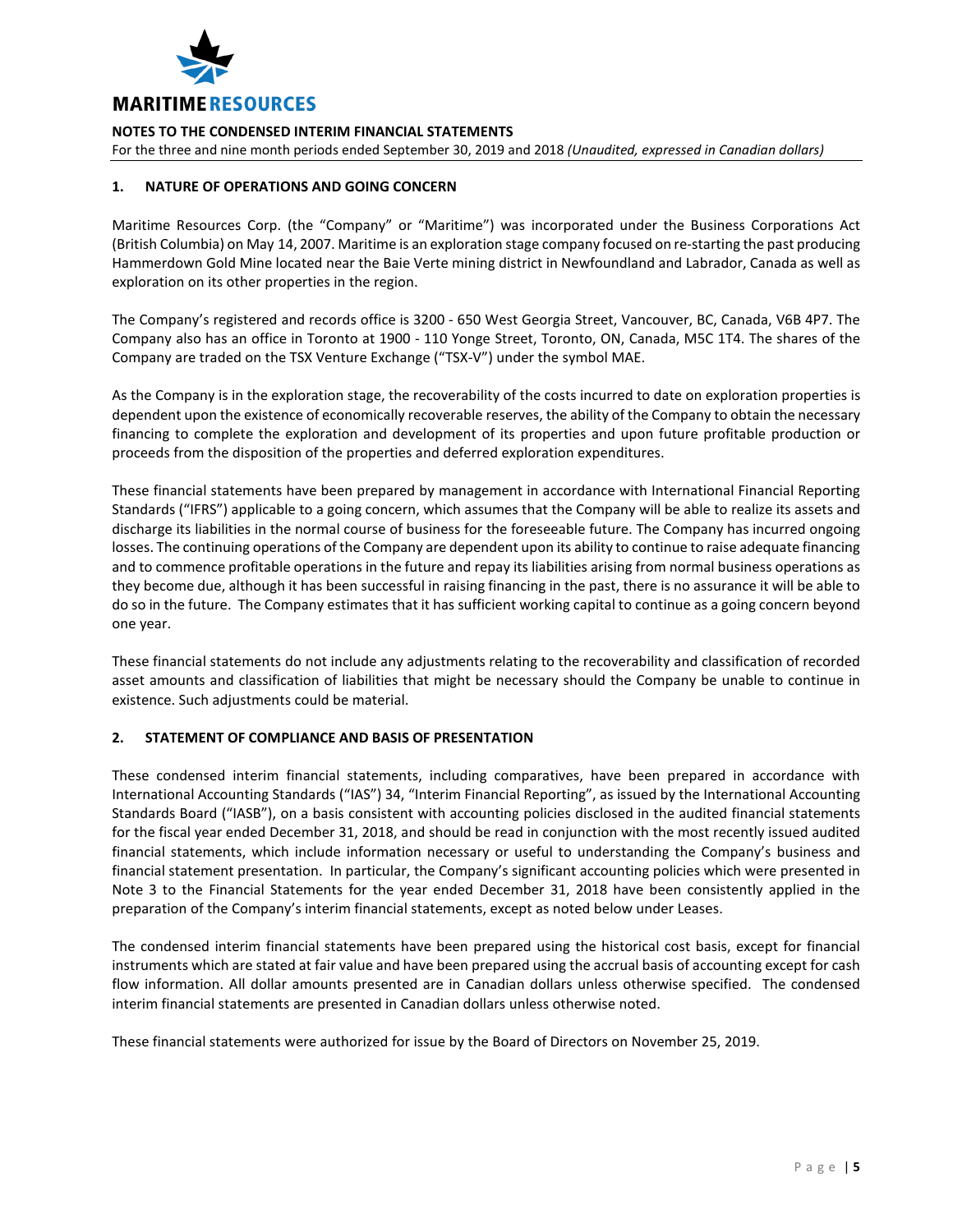

For the three and nine month periods ended September 30, 2019 and 2018 *(Unaudited, expressed in Canadian dollars)*

# **3. SIGNIFICANT ACCOUNTING POLICIES**

The condensed interim financial statements were prepared using the same accounting policies and methods as those used in the Company's audited financial statements for the year ended December 31, 2018, except for the adoption of IFRS 16 Leases ("IFRS 16") and the addition of property and equipment resulting from the purchase of vehicles.

# **Leases**

On January 1, 2019, the Company adopted IFRS 16 which replaced IAS 17 – *Leases* and IFRIC 4 – *Determining Whether an Arrangement Contains a Lease*. IFRS 16 sets out the principles for the recognition, measurement, presentation and disclosure of leases. The standard is effective for annual periods beginning on or after January 1, 2019. IFRS 16 eliminates the classification of leases as either operating leases or finance leases for a lessee. Instead, all leases are treated in a similar way to finance leases applied in IAS 17. IFRS 16 does not require a lessee to recognize assets and liabilities for short-term leases, leases of low-value assets and certain leases with variable lease payments.

The Company applied IFRS 16 using the modified retrospective method. Under this method, financial information will not be restated and will continue to be reported under the accounting standards in effect for those periods.

# *New accounting policy for leases*

At inception of a contract, the Company assesses whether the contract is, or contains, a lease. A contract is, or contains, a lease if the contract conveys the right to control the use of an identified asset for a period of time in exchange for consideration.

The Company recognizes a right-of-use asset and a lease liability at the commencement date of a lease. The right-ofuse asset is initially measured at cost, which is comprised of the initial amount of the lease liability adjusted for any lease payments made at or before the commencement date, plus any decommissioning and restoration costs, less any lease incentives received.

The right-of-use asset is subsequently depreciated using the straight-line method from the commencement date to the earlier of the end of the lease term, or the end of the useful life of the asset. In addition, the right-of-use asset may be reduced due to impairment losses, if any, and adjusted for certain remeasurements of the lease liability.

A lease liability is initially measured at the present value of the lease payments that are not paid at the commencement date, discounted by the interest rate implicit in the lease, or if that rate cannot be readily determined, the incremental borrowing rate.

Lease payments included in the measurement of the lease liability are comprised of:

- fixed payments, including in-substance fixed payments, less any lease incentives receivable;
- variable lease payments that depend on an index or a rate, initially measured using the index or rate as at the commencement date;
- amounts expected to be payable under a residual value guarantee;
- exercise prices of purchase options if the Company is reasonably certain to exercise that option; and
- payments of penalties for terminating the lease, if the lease term reflects the lessee exercising an option to terminate the lease.

Lease payments are allocated between the lease liability and interest expense. Interest expense is charged to the statement of loss and comprehensive loss over the lease period so as to produce a constant periodic rate of interest on the remaining balance of the liability for each period.

The lease liability is remeasured when there is a change in future lease payments arising from a change in an index or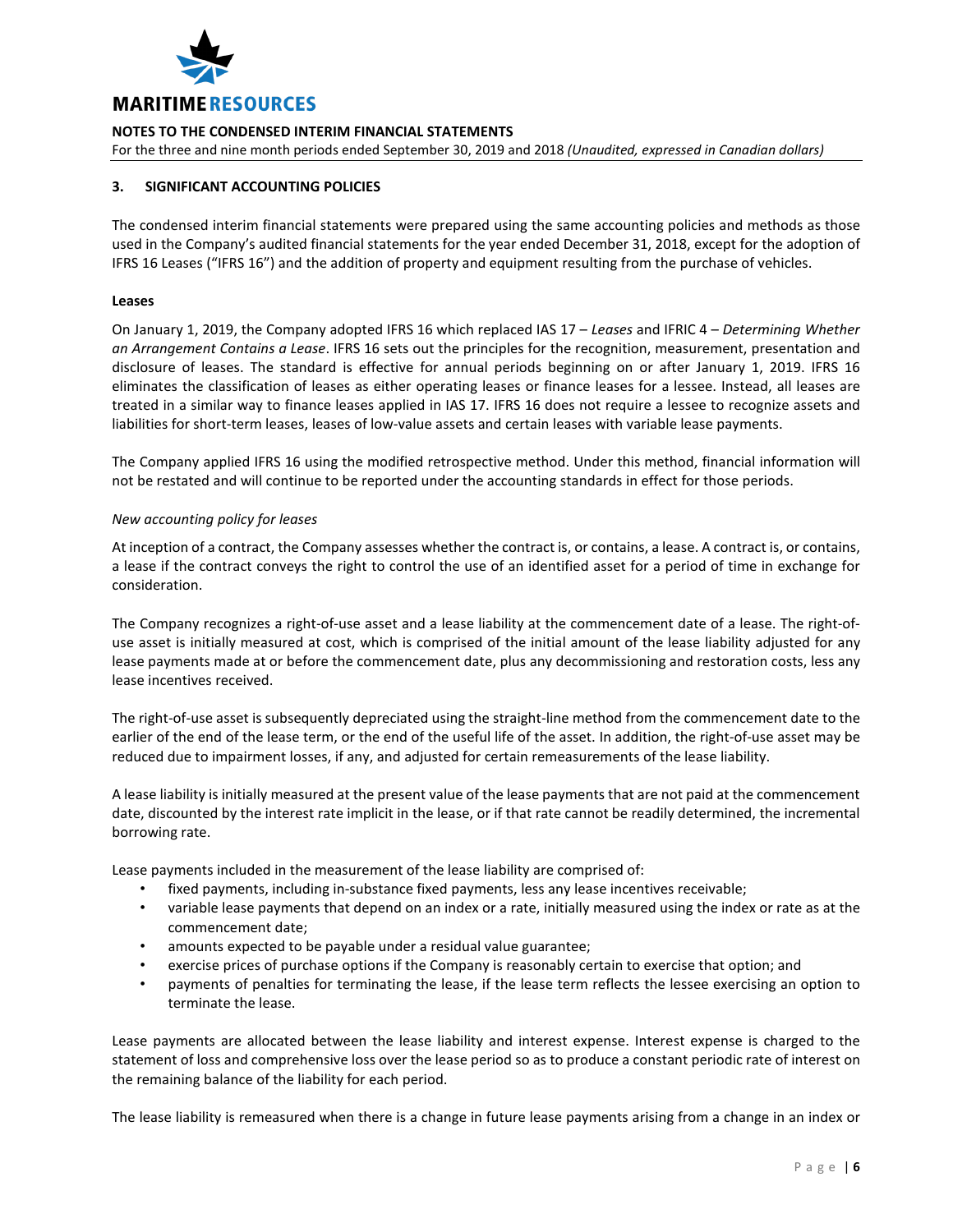

For the three and nine month periods ended September 30, 2019 and 2018 *(Unaudited, expressed in Canadian dollars)*

rate, if there is a change in the Company's estimate of the amount expected to be payable under a residual value guarantee, or if the Company changes its assessment of whether it will exercise a purchase, extension or termination option. Variable lease payments not included in the initial measurement of the lease liability are charged directly to profit or loss.

# *Impact of adoption of IFRS 16*

The Company applied IFRS 16 using the modified retrospective approach which requires the cumulative effect of initial application to be recognized in retained earnings at January 1, 2019. On adoption of IFRS 16, the Company recognized a lease liability for an office lease previously classified as an operating lease under IAS 17. The liability was measured at the present value of the remaining lease payments, discounted using the Company's applicable incremental borrowing rate as of January 1, 2019 of 8% and assumes Maritime will not renew the lease upon termination.

The following table summarizes the difference between operating lease commitments disclosed immediately preceding the date of initial application relating to an office lease, and lease liabilities recognized in the statement of financial position at the date of initial application. On transition, the associated right-of-use asset was measured at \$106,720 being the amount equal to the lease liability.

| Operating lease commitment as at December 31, 2018                    | 112.500 |
|-----------------------------------------------------------------------|---------|
| Discounted using the incremental borrowing rate as of January 1, 2019 | (5,780) |
|                                                                       | 106.720 |

The Company has elected not to recognize a right of use asset and lease liability for a month to month sub lease that is has for its Toronto office. This lease can be terminated without permission with no significant penalty and does not meet the definition of an enforceable contract under IFRS 16. The lease payments associated with this lease are charged directly to the statement of loss and comprehensive loss.

# **Property and equipment**

Property and equipment are stated at cost, less accumulated depreciation and amortization and any impairment. Cost includes expenditures that are directly attributable to the acquisition of the asset. Subsequent costs are included in the asset's carrying amount or recognized as a separate asset, as appropriate, only when it is probable that future economic benefits associated with the item will flow to the Company and the cost can be measured reliably. The carrying amount of a replaced asset is derecognized when replaced. Repairs and maintenance costs are charged to the consolidated statement of income or loss during the period in which they are incurred.

Property and equipment will be depreciated using the straight-line method over their estimated useful lives.

The assets' residual values, method of depreciation and useful lives, are reviewed annually and modified if appropriate. An asset's carrying amount is written down immediately to its recoverable amount if the asset's carrying amount is greater than its estimated recoverable amount. Gains and losses on disposals of property and equipment are determined by comparing the proceeds with the carrying amount of the asset and are included as part of other gains and losses in the consolidated statements of income or loss.

# **Use of estimates and judgments**

The preparation of financial statements in conformity with IFRS requires management to make judgments, estimates and assumptions that affect the application of policies and reported amounts of assets and liabilities, and revenue and expenses. The estimates and associated assumptions are based on historical experience and various other factors that are believed to be reasonable under the circumstances, the results of which form the basis of making the judgments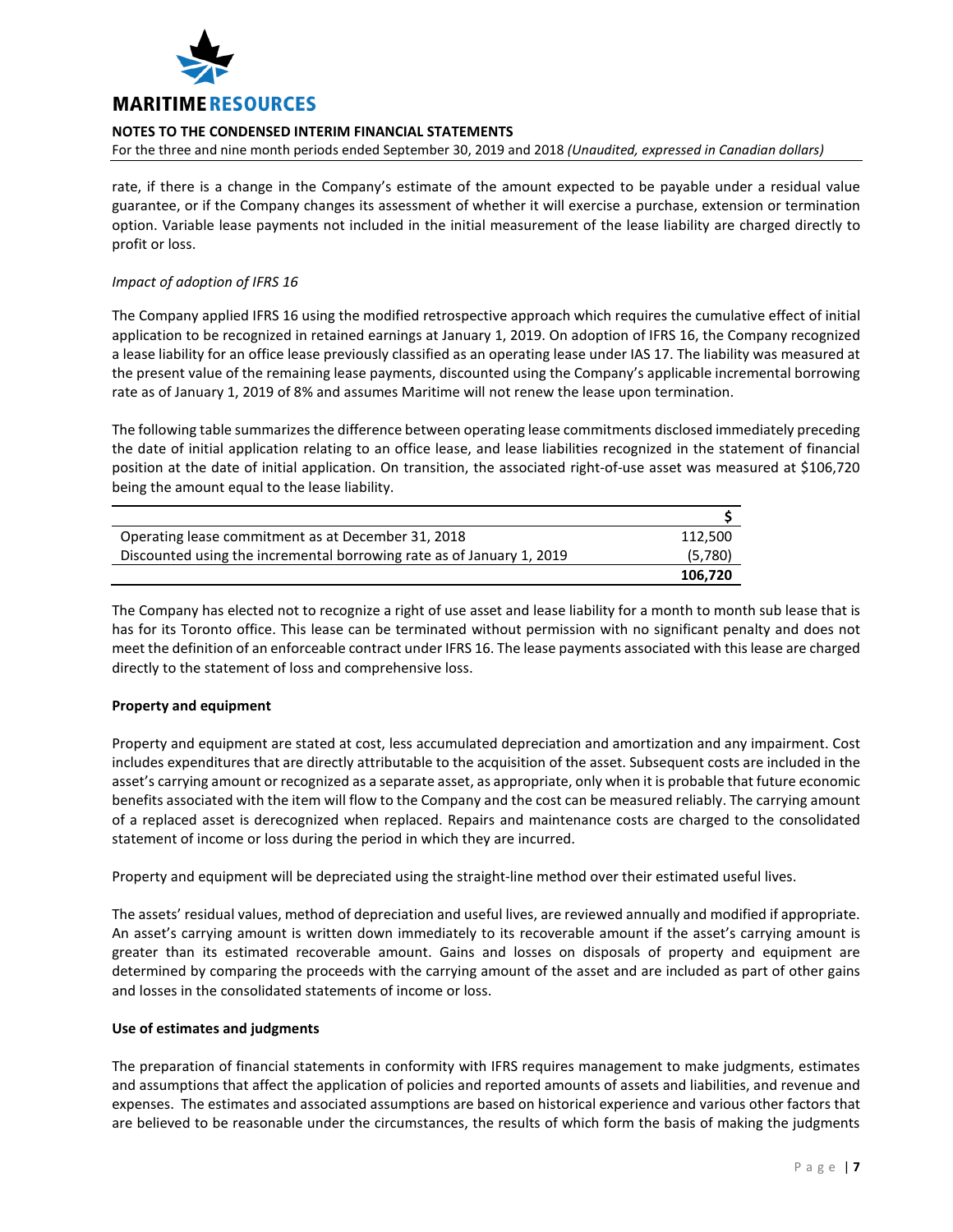

For the three and nine month periods ended September 30, 2019 and 2018 *(Unaudited, expressed in Canadian dollars)*

about carrying values of assets and liabilities that are not readily apparent from other sources. Actual results may differ from these estimates.

The estimates and underlying assumptions are reviewed on an ongoing basis. Revisions to accounting estimates are recognized in the period in which the estimate is revised if the revision affects only that period or in the period of the revision and further periods if the review affects both current and future periods.

Critical judgments exercised in the application of accounting policies and estimates having the most significant effects on the amounts recognized in the financial statements are as follows:

*Economic recoverability and profitability of future economic benefits of exploration and evaluation assets* – Management has determined that exploration, evaluation and related costs incurred which were capitalized may have future economic benefits and may be economically recoverable. Management uses several criteria in its assessments of economic recoverability and probability of future economic benefits, including geological and other technical information, a history of conversion of mineral deposits with similar characteristics to its properties, evaluation of permitting and environmental issues and other such factors.

*Royalty reserve* - Royalty reserve includes proceeds received from royalty units, repayable from future production. As future production is not determinable, the royalty units have been classified as capital in nature.

The most significant accounts that require estimates as the basis for determining the stated amounts include the following:

*Valuation of share-based payments, broker compensation and finders' warrants* – The Company uses the Black-Scholes Option Pricing Model for valuation of share-based payments, agent compensation and finders' warrants, which requires the input of subjective assumptions including expected price volatility, interest rate, and forfeiture rate. Changes in the input assumptions can materially affect the fair value estimate and the Company's results and equity reserves. The resulting value calculated is not necessarily the value that the holder of the option could receive in an arm's length transaction, given that there is no market for the options and they are not transferable.

*Income taxes* – In assessing the probability of realizing deferred tax assets, management makes estimates related to expectation of future taxable income, applicable tax opportunities, expected timing of reversals of existing temporary differences and the likelihood that tax position taken will be sustained upon examination by applicable tax authorities. In making its assessments, management gives additional weight to positive and negative evidence that can be objectively verified.

# **4. CASH AND CASH EQUIVALENTS**

|                                                      | September 30, 2019 | December 31, 2018 |
|------------------------------------------------------|--------------------|-------------------|
|                                                      |                    |                   |
| Cash                                                 | 44.060             | 2,359,066         |
| Guaranteed Investment Certificate – Fully redeemable | 3,400,000          |                   |
|                                                      | 3,444,060          | 2,359,066         |

# **5. RECEIVABLES**

|                             | September 30, 2019 | December 31, 2018 |
|-----------------------------|--------------------|-------------------|
|                             |                    |                   |
| Input sales tax recoverable | 326,268            | 40,736            |
| Interest receivable         | 33,329             |                   |
| Other receivables           | 243                | 217               |
|                             | 359,840            | 40.953            |

Subsequent to September 30, 2019, the Company received an input sales tax refund of \$145,925.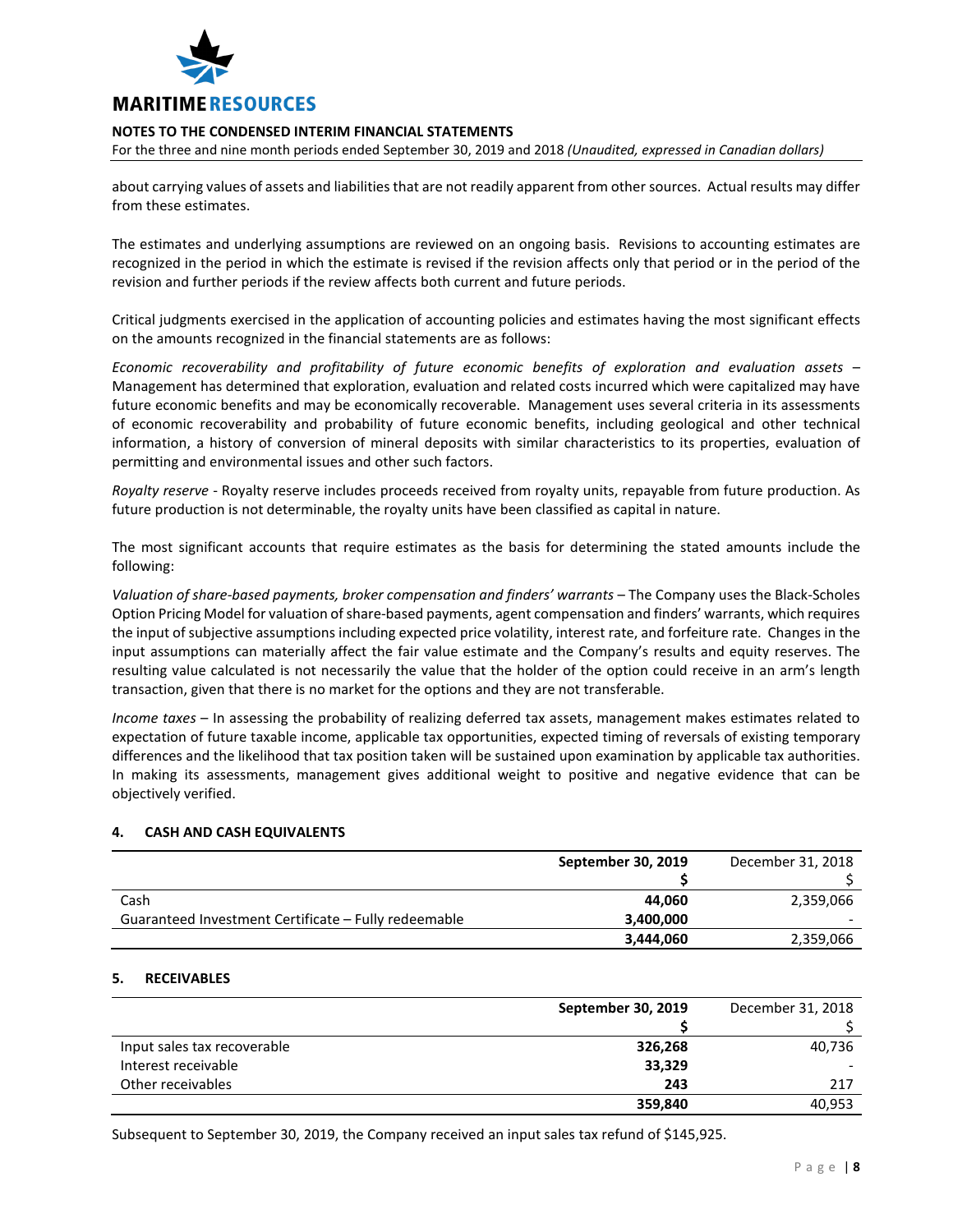

For the three and nine month periods ended September 30, 2019 and 2018 *(Unaudited, expressed in Canadian dollars)*

# **6. PREPAID EXPENSE AND DEPOSITS**

|                  | September 30, 2019 | December 31, 2018 |
|------------------|--------------------|-------------------|
|                  |                    |                   |
| Prepaid expenses | 21,250             | 13,223            |
| Deposits         | 102,195            | 32,936            |
|                  | 123,445            | 46,159            |

# **7. PROPERTY AND EQUIPMENT**

|                                                        | <b>Right of use asset</b> | <b>Vehicles</b>          | <b>Total</b> |
|--------------------------------------------------------|---------------------------|--------------------------|--------------|
|                                                        |                           |                          |              |
| Net book value – December 31, 2017 and 2018            | $\overline{\phantom{0}}$  |                          |              |
| Additions                                              | 106,720                   | 30,451                   | 137.171      |
| Less: Reduction in value due to reduced lease payments | (32,036)                  | $\overline{\phantom{0}}$ | (32,036)     |
| Depreciation                                           | (44, 810)                 | (1,692)                  | (46, 502)    |
| Net book value – September 30, 2019                    | 29.874                    | 28,759                   | 58,633       |

During the three month period ended September 30, 2019, there was a reduction in the monthly lease payments relating to the Company's ROU asset and related lease liability. As a result, the ROU asset value was reduced by \$32,036.

During the three month period ended September 30, 2019, the Company purchased two vehicles for use at its exploration properties.

# **8. EXPLORATION AND EVALUATION ASSETS**

# **Green Bay**

Maritime Resources owns 100% of the Green Bay property, located in Newfoundland and Labrador, Canada, which hosts the past producing Hammerdown gold mine, as well as the Orion deposit and the Lochinvar deposits. The property is subject to a 2% net smelter return ("NSR") royalty on future production from the property with the exception of production from the Orion deposit.

On May 16, 2018, the Company entered into a purchase agreement with Inomin Mines to acquire certain mineral claims that extend the Hammerdown, Green Bay property. Under the terms of the agreement Maritime will earn 100% interest in the Inomin property over a 3-year period by spending \$600,000 in exploration, making cash payments totaling \$300,000 and issuing 2,000,000 shares of Maritime in accordance with the following schedule:

|                    |               |                      | <b>Minimum required</b> |
|--------------------|---------------|----------------------|-------------------------|
|                    | Cash          | <b>Common shares</b> | exploration expenditure |
|                    |               | #                    |                         |
| Upon approval      | 25,000 (paid) | 500,000 (issued)     |                         |
| September 17, 2019 | 50,000 (paid) | 500,000 (issued)     | 75,000 (incurred)       |
| September 17, 2020 | 100,000       | 500,000              | 150,000                 |
| September 17, 2021 | 125,000       | 500,000              | 375,000                 |
|                    | 300,000       | 2,000,000            | 600,000                 |

The project is subject to a 1.0 % NSR of which 100% can be purchased for \$500,000. The project also has an underlying NSR of 2.5% of which 1.5% can be purchased for \$1,000,000.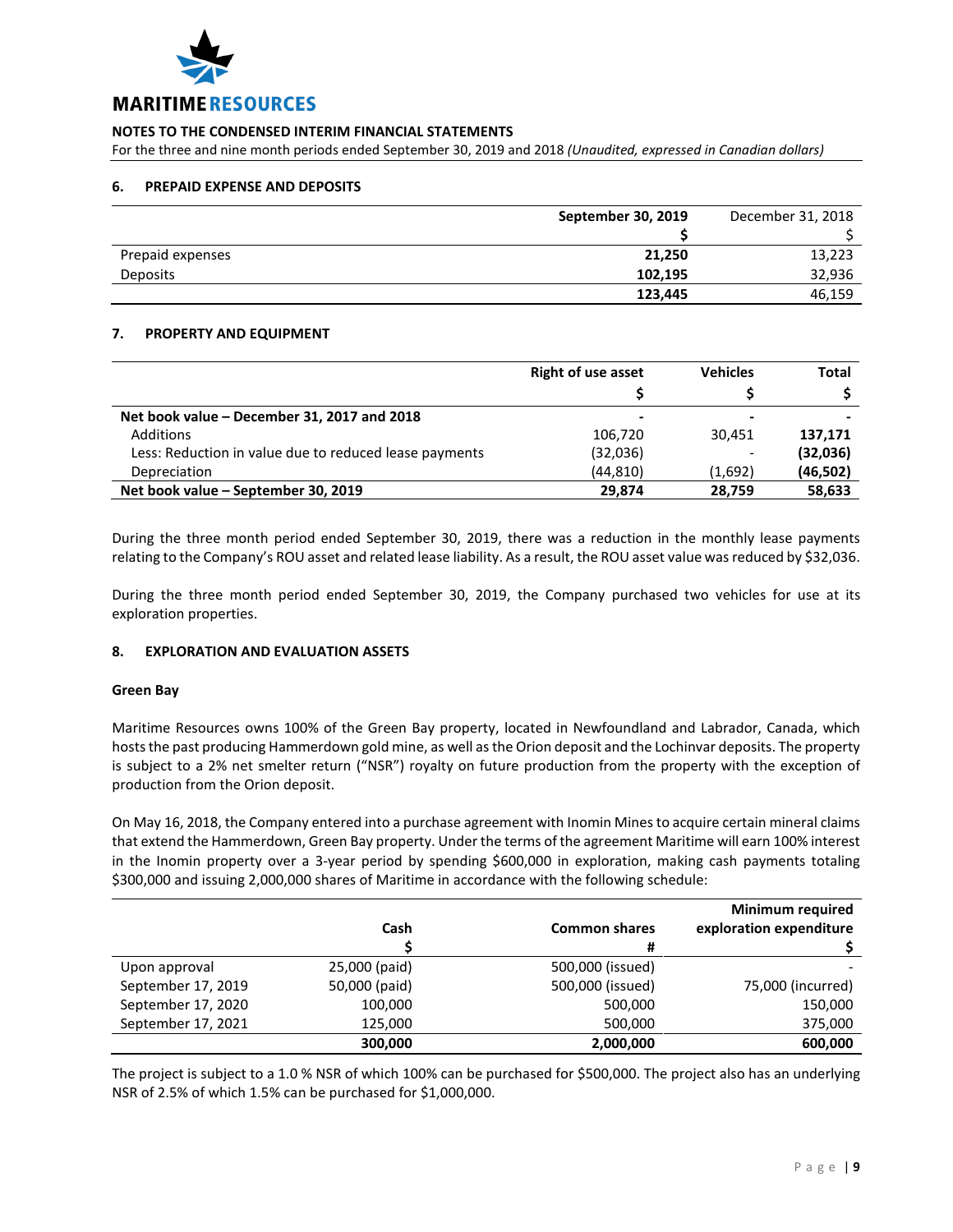

For the three and nine month periods ended September 30, 2019 and 2018 *(Unaudited, expressed in Canadian dollars)*

#### **Whisker Valley**

On February 27, 2017, the Company entered into an agreement to acquire a 100% interest in the Whisker Valley property in the Baie Verte mining district of Newfoundland and Labrador, Canada, under the following terms:

|                |               |                      | <b>Minimum required</b> |
|----------------|---------------|----------------------|-------------------------|
|                | Cash          | <b>Common shares</b> | exploration expenditure |
|                |               | #                    |                         |
| Upon approval  | 25,000 (paid) | 100,000 (issued)     |                         |
| March 22, 2018 | 20,000 (paid) | 150,000 (issued)     | 100,000 (incurred)      |
| March 22, 2019 | 30,000 (paid) | 200,000 (issued)     | 250,000 (incurred)      |
| March 22, 2020 | 50,000        | 250,000              | 300,000                 |
| March 22, 2021 | 75,000        | 300,000              | 500,000                 |
| March 22, 2022 | 100,000       | 500,000              | 500,000                 |
|                | 300,000       | 1,500,000            | 1,650,000               |

The Company is required to make an additional payment to the optionors of \$50,000 on each of the first, second and third anniversary upon full exercise of its option having issued all of the payments and shares and incurred all of the expenditures. The property is subject to a 2.5 % NSR, of which 1% can be purchased for \$1,000,000 on or before the end of the second anniversary of commencement of commercial production.

On November 16, 2017, the Company further expanded the Whisker Valley project by entering into an agreement to acquire 100% interest in the El Strato property in Newfoundland and Labrador, Canada (contiguous to Whisker Valley), under the following terms:

|                   | Cash          | <b>Common shares</b> |
|-------------------|---------------|----------------------|
|                   |               | #                    |
| Upon approval     | 5,000 (paid)  | 250,000 (issued)     |
| November 23, 2018 | 10,000 (paid) | 250,000 (issued)     |
| November 23, 2019 | 25,000        | 250,000              |
|                   | 40,000        | 750,000              |

Subsequent to September 30, 2019, the Company paid the final option payment of \$25,000 and 250,000 common shares to acquire a 100% interest in the El Strato property.

On December 1, 2017, the Company also added to the Whisker Valley project by entering into an agreement to acquire 100% interest in the Strugglers Pond property in Newfoundland and Labrador, Canada (contiguous to Whisker Valley), under the following terms:

|                   |              |                      | <b>Minimum required</b> |
|-------------------|--------------|----------------------|-------------------------|
|                   | Cash         | <b>Common shares</b> | exploration expenditure |
|                   |              | #                    |                         |
| Upon approval     | 2,000 (paid) | 10,000 (issued)      | 5,000 (incurred)        |
| December 27, 2018 | 3,000 (paid) | 15,000 (issued)      | 25,000 (incurred)       |
| December 27, 2019 | 10,000       | 25,000               | 50,000                  |
| December 27, 2020 | 15,000       | 50,000               | 120,000                 |
|                   | 30,000       | 100,000              | 200,000                 |

Both the El Strato and Strugglers Pond properties are subject to separate 2% NSR royalties, of which 1% can be purchased for \$1,000,000 on or before the end of the second anniversary of commercial production.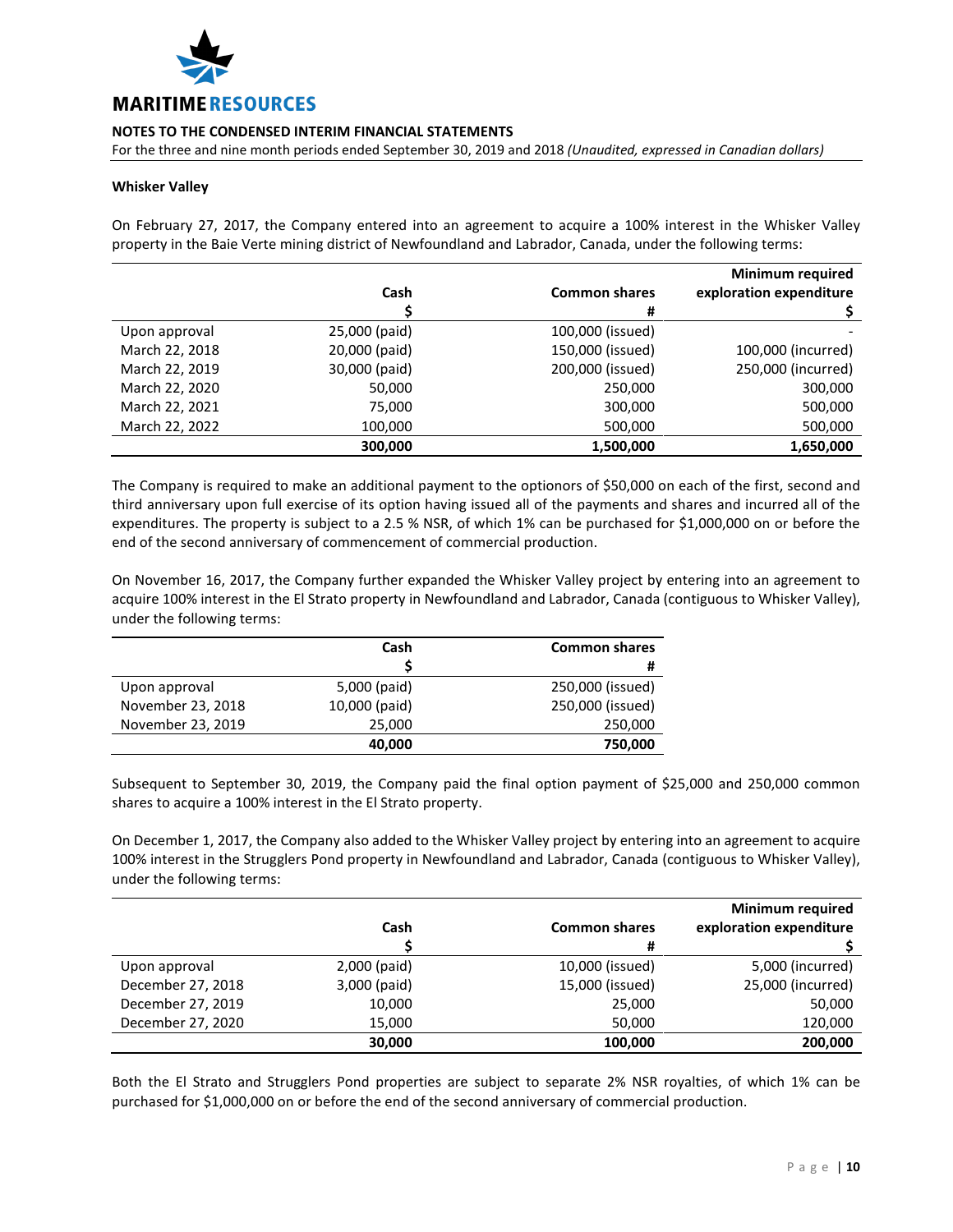

For the three and nine month periods ended September 30, 2019 and 2018 *(Unaudited, expressed in Canadian dollars)*

# **Gull Ridge**

In January 2019, the Company staked the new Gull Ridge property claims.

Expenditures incurred on the Company's 100% owned Green Bay, Whisker Valley and Gull Ridge properties, follow:

|                              | <b>Green Bay</b> | <b>Whisker Valley</b> | <b>Gull Ridge</b> | <b>Total</b> |
|------------------------------|------------------|-----------------------|-------------------|--------------|
|                              |                  |                       | Ş                 | \$           |
| Balance, December 31, 2017   | 6,250,856        | 218,748               |                   | 6,469,604    |
| Acquisition costs - cash     | 25,000           | 48,000                |                   | 73,000       |
| Acquisition costs - shares   | 45,000           | 37,700                |                   | 82,700       |
| <b>Exploration expenses:</b> |                  |                       |                   |              |
| Drilling and assaying        | 289,772          | 77,842                |                   | 367,614      |
| Geology and engineering      | 473,476          | 146,442               |                   | 619,918      |
| Property                     | 55,991           | 585                   |                   | 56,576       |
| Geophysics                   | 11,208           | 47,500                |                   | 58,708       |
| Other                        | 13,266           | 9,611                 |                   | 22,877       |
|                              | 913,713          | 367,680               |                   | 1,281,393    |
| Less: Recoveries and grants  | (10,153)         |                       |                   | (10, 153)    |
| Net additions                | 903,560          | 367,680               |                   | 1,271,240    |
| Balance, December 31, 2018   | 7,154,416        | 586,428               |                   | 7,740,844    |
| Acquisition costs - cash     | 50,000           | 39,320                | 3,870             | 93,190       |
| Acquisition costs - shares   | 42,500           | 19,000                |                   | 61,500       |
| <b>Exploration expenses:</b> |                  |                       |                   |              |
| Drilling and assaying        | 718,176          |                       |                   | 718,176      |
| Geology                      | 533,870          | 538,352               | 31,940            | 1,104,162    |
| Property                     | 38,854           |                       |                   | 38,854       |
| Geophysics                   | 206,968          | 65,765                | 25,238            | 297,971      |
| Pre-feasibility study update | 738,438          |                       |                   | 738,438      |
|                              | 2,328,806        | 662,437               | 61,048            | 3,052,291    |
| Less: Recoveries and grants  | (65, 250)        |                       |                   | (65, 250)    |
| Net additions                | 2,263,556        | 662,437               | 61,048            | 2,987,041    |
| Balance, September 30, 2019  | 9,417,972        | 1,248,865             | 61,048            | 10,727,885   |

During the nine month period ended September 30, 2019, the Company received \$65,250 (2018 – \$10,153) pursuant to an application made with the Government of Newfoundland and Labrador in respect of the Newfoundland and Labrador Mineral Incentive Junior Exploration Assistance Program (JEAP) grant for exploration conducted during 2018 and 2017, respectively.

# **9. ACCOUNTS PAYABLE AND ACCRUED LIABILITIES**

|                                  | September 30, 2019 | December 31, 2018 |
|----------------------------------|--------------------|-------------------|
|                                  |                    |                   |
| Accounts payable                 | 589,480            | 83,530            |
| <b>Accrued liabilities</b>       | 187.564            | 32,500            |
| Due to related parties (Note 13) | 17.500             | 5,411             |
|                                  | 794,544            | 121,441           |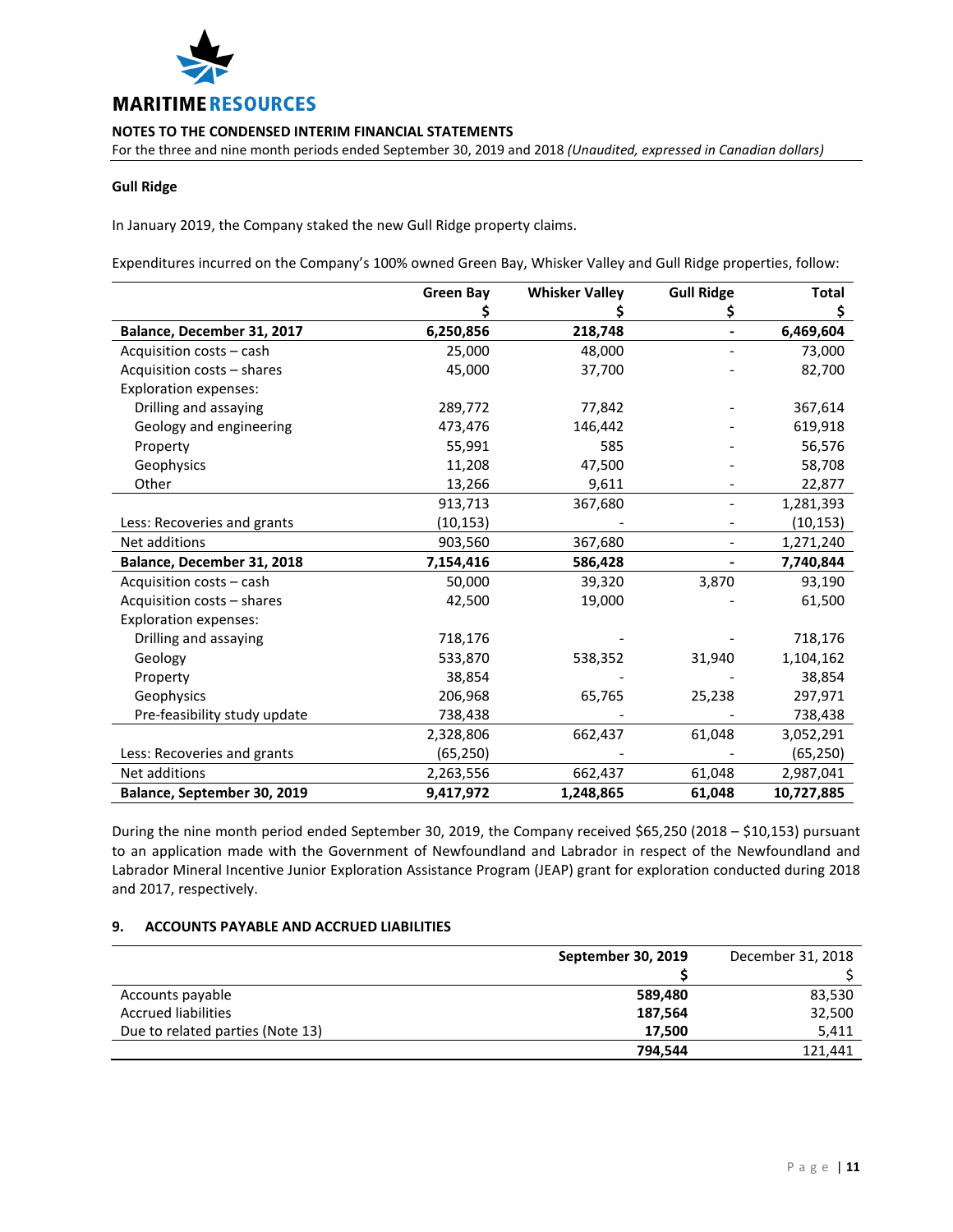

For the three and nine month periods ended September 30, 2019 and 2018 *(Unaudited, expressed in Canadian dollars)*

# **10. LEASE LIABILITY**

|                                                            | Lease liability |
|------------------------------------------------------------|-----------------|
|                                                            |                 |
| Balance - December 31, 2018                                |                 |
| Lease liability recognized as of January 1, 2019           | 106,720         |
| Reduced lease liability due to reduction in lease payments | (32,036)        |
| Lease payments during the period                           | (57,000)        |
| Interest expense on lease liability                        | 2,835           |
| Balance - September 30, 2019                               | 20,519          |

During the three month period ended September 30, 2019, there was a reduction in monthly lease payments and accordingly the lease liability was reduced by \$32,036.

As at September 30, 2019, the Company is required to pay \$21,000 in undiscounted lease payments. These payments are due within one year.

During the period ended September 30, 2019, the Company incurred \$37,576 for an office lease not included in lease liabilities.

# **11. LOAN**

On April 25, 2017, the Company entered into a loan arrangement ("Bridge Financing Agreement") pursuant to which it received \$500,000 and provided for a maturity date of one year (the "Maturity Date"), interest of 8% per annum and was repayable upon earliest of: the maturity date, raising \$2,000,000 or more in equity or debt financing, or committing an event of default. In connection with the Bridge Financing Agreement, the lender received a bonus of 333,333 common shares of the Company valued at \$46,667, non-transferable warrants valued at \$105,387 allowing for the purchase of up to, in the aggregate, 1,666,666 additional common shares of the Company at \$0.15 per share, which expired unexercised on April 26, 2018, and cash finders fees of \$30,000. The effective interest rate, including bonus shares and warrants was 44%. During the period ended March 31, 2018, the Company recorded accrued interest of \$9,315 and accretion expense of \$57,360 in the statement of loss and comprehensive loss and the loan balance accreted to \$500,000. On March 26, 2018, the loan of \$500,000 and related interest of \$36,712 was repaid.

# **12. SHARE CAPITAL**

# **Authorized**

Unlimited number of common shares without par value.

**Issued**

# *During the nine month period ended September 30, 2019*

#### Private Placements

 Pursuant to a non-brokered private placement on April 24, 2019, the Company raised aggregate gross proceeds of \$6,092,500 through the issuance of a combination of units (the "Units") at a price of \$0.10 per Unit and flowthrough units (the "FT Units") at a price of \$0.12 per FT Unit (the "Offering"). The Company issued a total of 56,896,662 Units and FT Units; 36,755,000 Units and 20,141,662 FT Units.

Each Unit consists of one common share and one-half of one transferable common share purchase warrant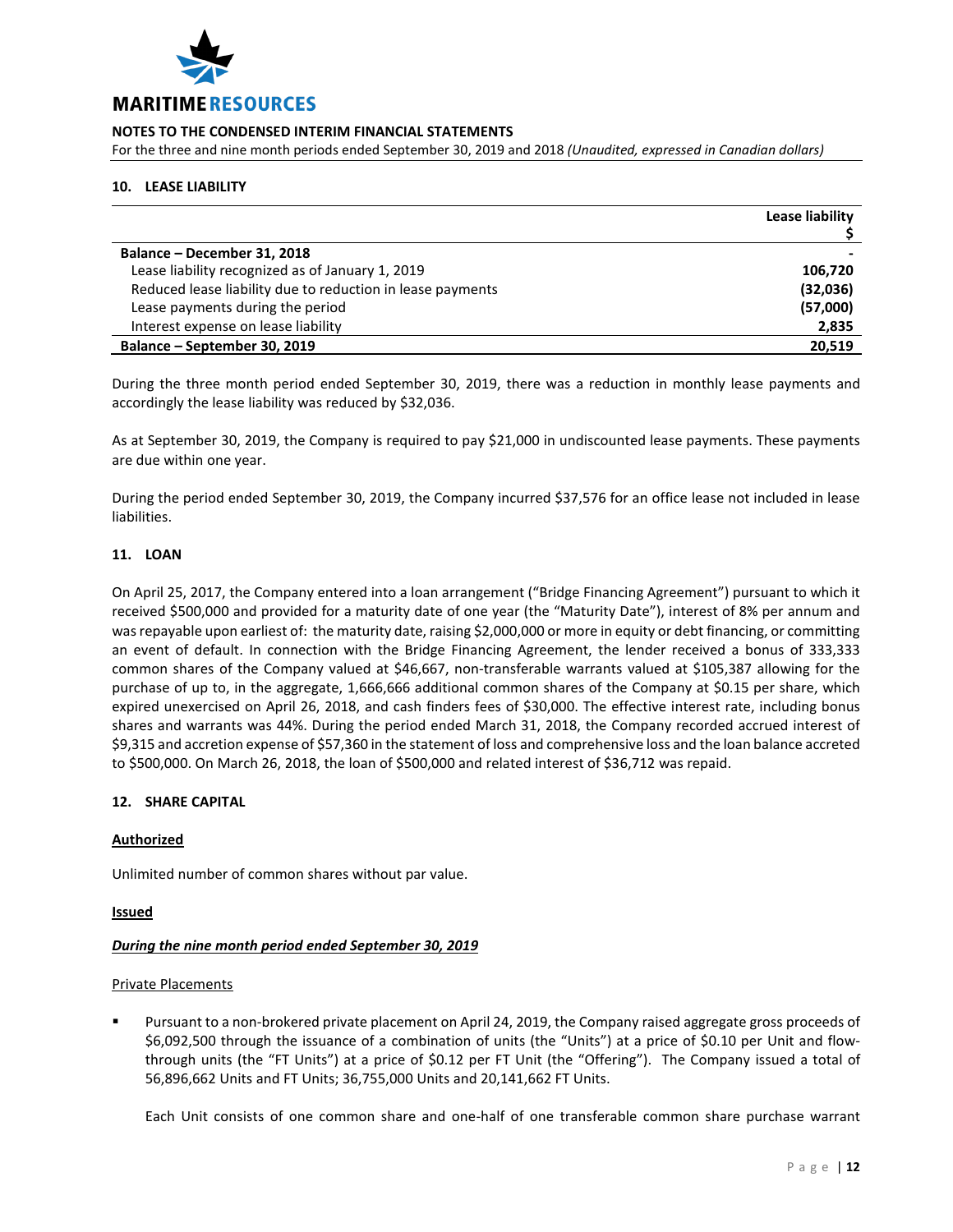

For the three and nine month periods ended September 30, 2019 and 2018 *(Unaudited, expressed in Canadian dollars)*

("Warrant"). Each whole Warrant entitles the holder to acquire one common share of the Company at a price of \$0.15 per common share for a period of 24 months following the closing date of the Offering (the "NFT Warrants"). Each FT Unit consists of one common flow-through share and one half of one transferable common share purchase warrant ("FT Warrant"). Each whole FT Warrant entitles the holder to acquire one non flow-through common share of the Company at a price of \$0.15 per common share for a period of 24 months following the closing date of the Offering (the "FT Warrants").

The flow-through shares were issued at a premium of \$402,833. Pursuant to the Company incurring eligible flowthrough expenditures during the nine month period ended September 30, 2019, \$226,813 was recognized into income.

In connection with this private placement, the Company paid aggregate finders' and advisory fees of \$412,909 and 3,863,294 finders' warrants, including \$156,532 and 1,563,273 finders' warrants to Dundee Goodman Merchant Partners, a division of Goodman & Company, Investment Counsel Inc. As an advisor, Sprott Capital Partners LP received \$156,532 and 1,563,273 finders' warrants, and for certain orders, received finders' fees in the aggregate of \$11,995, for services related to its engagement.

Transaction costs relating to the Offering amounted to \$594,723, consisting of cash costs of \$468,161, which includes an arm's length aggregate finders' and advisory fees totaling \$412,909, as well as regulatory and legal fees relating to the offering, and non-cash costs of \$126,562 relating to the fair value attributed to 3,863,294 finders' warrants issued as additional compensation. The fair value attributed to the finders' warrants was determined using the Black-Scholes valuation model using the following assumptions: Risk free interest rate of 1.63%, expected life of two years, and volatility rate of 80.56%. Each finders' warrant entitles the holder to purchase one common share of the Company at a price of \$0.15 per finders' warrant share for a period of 24 months following the closing date of the Offering.

# Exploration and evaluation assets (Note 8)

- The Company issued 200,000 common shares valued at \$19,000 in connection with the Whisker Valley property.
- The Company issued 500,000 common shares valued at \$42,500 in connection with the Inomin property.

# *During the year ended December 31, 2018*

#### Private Placements

 Pursuant to a private placement on November 7, 2018, the Company issued 25,460,900 non flow-through units ("November 2018 NFT Units") at \$0.11 per unit and 5,402,000 flow-through units ("November 2018 FT Units") at \$0.13 per unit, for gross proceeds of \$3,502,959.

Each FT Unit consisted of one flow-through common share of the Company and one-half of one common share purchase warrant (the "November 2018 FT Warrant"). Each whole November 2018 FT Warrant entitles the holder to purchase one common share of the Company (the "November 2018 FT Warrant Share") at a price of \$0.15 per November 2018 FT Warrant Share expiring November 7, 2020. Each November 2018 NFT Unit consisted of one non flow-through common share of the Company and one-half of one common share purchase warrant (the "November 2018 NFT Warrant"). Each whole November 2018 NFT Warrant will entitle the holder thereof to purchase one common share of the Company (the "November 2018 NFT Warrant Share") at a price of \$0.15 per November 2018 NFT Warrant Share for expiring November 7, 2020.

The flow-through shares were issued at a premium of \$108,040. During the three month period ended June 30, 2019, the remaining \$75,413 of flow-through premium was recognized into income.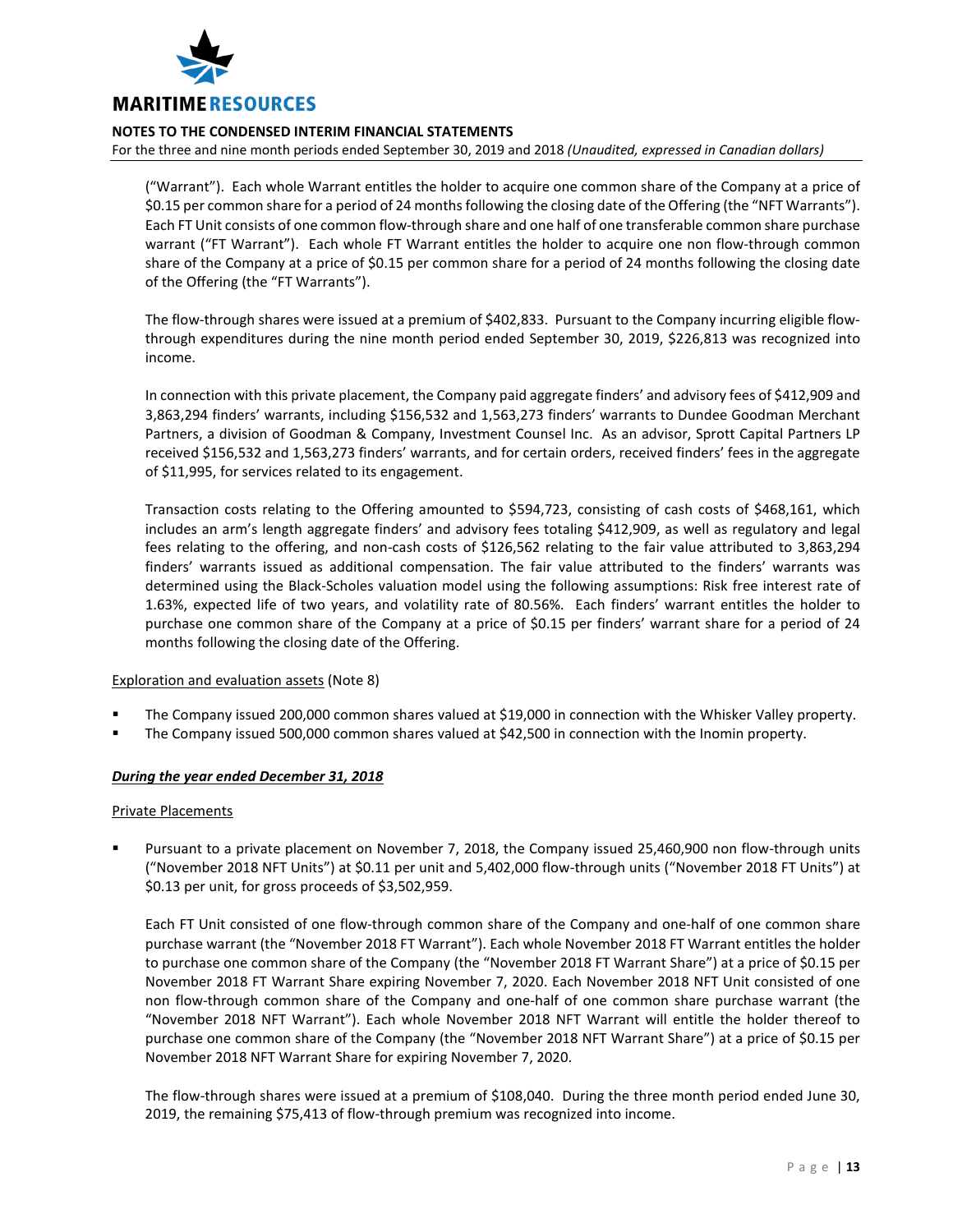

For the three and nine month periods ended September 30, 2019 and 2018 *(Unaudited, expressed in Canadian dollars)*

In connection with this private placement, the Company issued 2,152,791 finders' units ("November 2018 Finders' Units"), valued at \$193,751. Each November 2018 Finders' Unit is comprised of one common share and one-half (1/2) of one non-transferable warrant ("November 2018 Finders' Unit Warrant"). Each whole November 2018 Finders' Unit Warrant is exercisable to purchase one common share of the Company at a price of \$0.15 per common share for a period of 24 months expiring November 7, 2020. Also in connection with this private placement, finders' fees of 2,152,791 November 2018 NFT Finders' Warrants were issued. Each November 2018 NFT Finders' Warrant entitles the holder to purchase one common share of the Company at a price of \$0.11 per November 2018 NFT Finders' Warrant Share for a period of 24 months expiring November 7, 2020.

The November 2018 Finders' Unit Warrants and the November 2018 NFT Finders' Warrants were valued at \$22,344 and \$60,365, respectively, using the Black-Scholes option pricing model with the following assumptions: risk-free interest rate of 1.90%, expected life of 1.5 years, expected volatility of 72.74% and dividend yield of 0% and recorded to share issuance costs.

 Pursuant to a private placement on July 6, 2018, the Company issued 7,600,000 non flow-through units ("July 2018 NFT Units") at \$0.10 per unit and 5,166,667 flow-through units ("July 2018 FT Units") at \$0.12 per unit, for gross proceeds of \$1,380,000, of which \$16,000 was receivable at September 30, 2018. Each July 2018 FT Unit consisted of one flow-through common share of the Company and one-half of one common share purchase warrant (the "July 2018 FT Warrant"). Each whole July 2018 FT Warrant entitles the holder to purchase one common share of the Company (the "July 2018 FT Warrant Share") at a price of \$0.20 per July 2018 FT Warrant Share expiring January 6, 2020.

The flow-through shares were issued at a premium of \$103,333. The Company recognized the remaining \$20,698 into income during the three month period ended March 31, 2019, following the recognition of \$82,635 in income during the year ended December 31, 2018 pursuant to the Company incurring eligible flow-through expenditures.

Each July 2018 NFT Unit consisted of one non flow-through common share of the Company and one-half of one common share purchase warrant (the "July 2018 NFT Warrant"). Each whole July 2018 NFT Warrant entitles the holder thereof to purchase one common share of the Company (the "July 2018 NFT Warrant Share") at a price of \$0.20 per July 2018 NFT Warrant Share for expiring January 6, 2020.

In connection with this private placement, finders' fees of \$30,000 were paid and 480,000 July 2018 NFT Finders' Warrants were issued. Each July 2018 NFT Finders' Warrant entitles the holder to purchase one common share of the Company at a price of \$0.20 per share until January 6, 2020. The July 2018 NFT Finders' Warrants were valued at \$17,319 using the Black-Scholes option pricing model with the following assumptions: risk-free interest rate of 1.90%, expected life of 1.5 years, expected volatility of 98.47% and dividend yield of 0% and recorded to share issuance costs.

 On December 15, 2017, the Company announced a non-brokered private placement of up to \$2,000,000 through the issuance of a combination of non flow-through units ("December 2017 NFT Units") at \$0.10 per Unit and flowthrough units ("December 2017 FT Units") at a price of \$0.12 per December 2017 FT Unit. Each Unit consists of one common share and one-half of one common share purchase warrant ("December 2017 Warrant"). Each whole December 2017 Warrant entitles the holder to acquire one common share of the Company at a price of \$0.20 per common share for 18 months following the closing date of the private placement (the "December 2017 NFT Warrant Share").

The December 2017 private placement closed in 4 tranches and raised gross proceeds of \$608,000 in the first tranche during the year ended December 31, 2017 and \$1,134,754 in 3 tranches in each of the January, February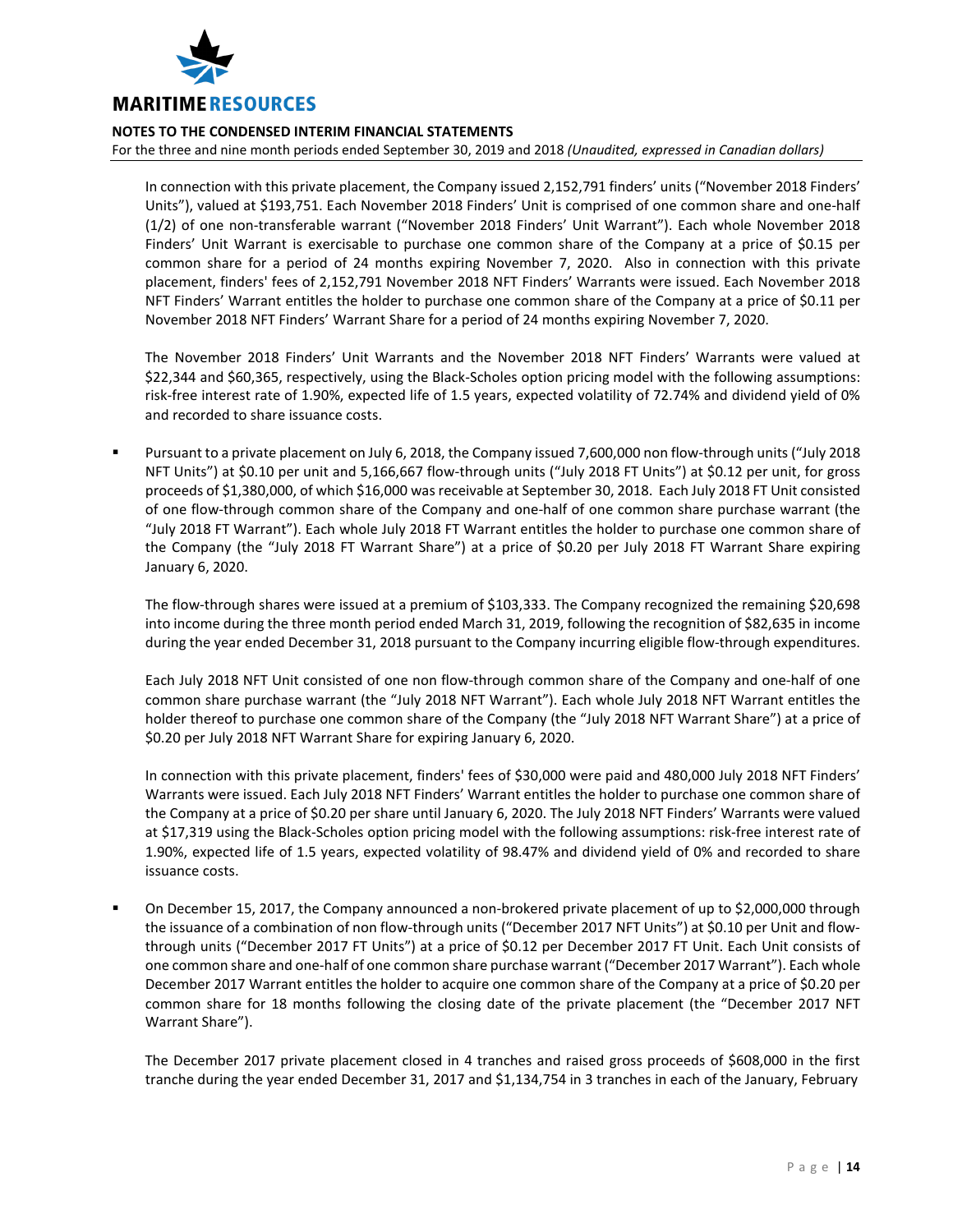

For the three and nine month periods ended September 30, 2019 and 2018 *(Unaudited, expressed in Canadian dollars)*

| <b>Closing Date</b>           | January 11               | <b>February 15</b> | March 21           | <b>Total</b> |
|-------------------------------|--------------------------|--------------------|--------------------|--------------|
| <b>Gross Proceeds</b>         | \$326,920                | \$277,834          | \$530,000          | \$1,134,754  |
| <b>FT Shares Issued</b>       | 666,000                  | 250,000            | -                  | 916,000      |
| <b>NFT Shares Issued</b>      | 2,470,000                | 2,478,340          | 5,300,000          | 10,248,340   |
| <b>Warrants Issued</b>        | 1,568,000                | 1,364,170          | 2,650,000          | 5,582,170    |
| <b>Warrant Exercise Price</b> | \$0.20                   | \$0.20             | \$0.20             |              |
| <b>Warrant Expiry Date</b>    | July 11, 2019            | August 15, 2019    | September 21, 2019 |              |
| <b>Finders' Fees</b>          |                          |                    |                    |              |
| Cash                          |                          | \$8,400            | \$15,000           | \$23,400     |
| <b>NFT Shares Issued</b>      | $\overline{\phantom{a}}$ | 488,480            |                    | 488,480      |
| <b>Warrants Issued</b>        |                          | 824.886            | 350,000            | 1,174,886    |
| <b>Exercise Price</b>         | $\overline{\phantom{a}}$ | \$0.20             | \$0.20             |              |
| <b>Expiry Date</b>            |                          | August 15, 2019    | September 21, 2019 |              |

and March months of 2018 as follows:

The flow-through shares, issued in the January 11 and February 15 tranches, were issued at premiums of \$13,320 and \$5,000, respectively and were fully recognized into income during the year ended December 31, 2018.

| Flow-through premium liability               |            |
|----------------------------------------------|------------|
| Balance - December 31, 2017                  | 63.982     |
| Flow-through premium liability additions     | 229,693    |
| Settlement of flow-through premium to income | (164, 937) |
| Balance - December 31, 2018                  | 128,738    |
| Flow-through premium liability additions     | 402,833    |
| Settlement of flow-through premium to income | (355, 551) |
| Balance - September 30, 2019                 | 176,020    |

#### Treasury shares

On June 26, 2018, the Company received cash proceeds of \$120,000 for the sale of 1,500,000 treasury shares at \$0.08 with original cost of \$245,000, which resulted in a reversal of \$125,000 from treasury shares to deficit.

Exploration and evaluation assets (Note 8)

- The Company issued 150,000 common shares valued at \$16,500 in connection with the Whisker Valley property.
- The Company issued 500,000 common shares valued at \$45,000 in connection with the Inomin property.
- The Company issued 250,000 common shares, valued at \$20,000, in connection with the El Strato property.
- The Company issued 15,000 common shares, valued at \$1,200, in connection with the Struggler Pond property.

#### **Royalty units**

During fiscal 2016 the Company issued Royalty Units with a price of \$0.01 per Royalty Unit, and, subject to written consent of the Company, may be assigned or transferred in their entirety only. The proceeds of \$210,700 received in relation to the Royalty Units has been recorded as a Royalty Reserve within Equity.

Royalty Units will return 100% of the original investment made by the purchasers and is to be paid out of production from the Company's Green Bay project ("Project"). The likelihood of the Project going into production cannot be determined at this time. Total royalties payable from the Royalty Units ("Royalty Payment") are capped at \$3,440,500 being the price for which the Equity Units (comprised of common shares and common share warrants) and Royalty Units were purchased. Royalty Payments will be made annually beginning on the first anniversary of the date of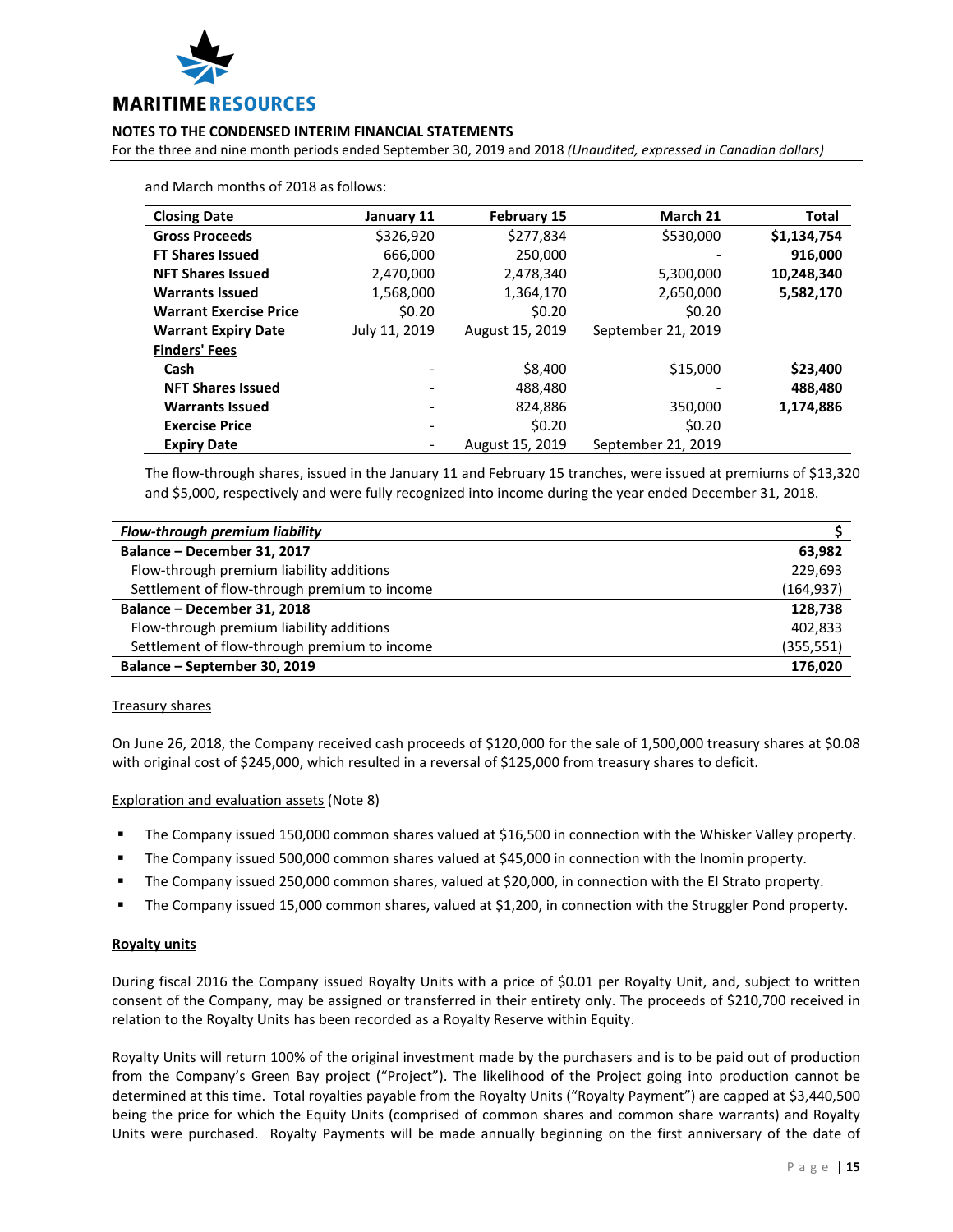

For the three and nine month periods ended September 30, 2019 and 2018 *(Unaudited, expressed in Canadian dollars)*

commencement of commercial production for the Project. Royalty Payments will be funded solely from 10% of annual net cash flow from the Project, with net cash flow representing net production revenues realized from the Project after deduction of all Project operating and debt servicing costs. At the option of the Company, Royalty Payments will be paid either in cash or in gold.

# **Hostile takeover bid**

On April 13, 2018, Anaconda Mining Inc. ("Anaconda") made a formal unsolicited offer to the Company and its shareholders to acquire all of the issued and outstanding shares of the Company. The offer contemplated the exchange of one common share of the Company for consideration of 0.39 of a common share in Anaconda. The Company engaged legal counsel, financial advisors and strategic advisors to evaluate Anaconda's offer and incurred expenditures of \$564,928 as of September 30, 2018, relating to this offer. On July 12, 2018, Anaconda withdrew their offer.

# **Stock options**

The Company has a "rolling" stock option plan for its directors, officers, employees and consultants. The terms of the plan provide for options to be granted to a maximum of 10% of the issued and outstanding common shares of the Company at the time of grant of the stock options, subject to receipt of annual shareholder approval. The exercise price of each option shall not be less than the minimum price permitted by the policies of the TSX-V, and the options may be granted for a maximum term of ten years from the date of grant. The Company records the fair value of all options granted using the Black-Scholes model as share-based payment expense over the vesting period of the options. Vesting terms are determined by the Board of Directors.

A summary of the Company's stock options as at and during the nine month period ended September 30, 2019 and year ended December 31, 2018 follows:

|                                     | September 30, 2019 |                 | December 31, 2018 |          |
|-------------------------------------|--------------------|-----------------|-------------------|----------|
|                                     | Weighted           |                 |                   | Weighted |
|                                     |                    | Average         |                   | Average  |
|                                     | <b>Options</b>     | <b>Exercise</b> | Options           | Exercise |
|                                     | <b>Outstanding</b> | <b>Price</b>    | Outstanding       | Price    |
|                                     | #                  |                 | #                 |          |
| <b>Balance, beginning of period</b> | 12,485,000         | 0.15            | 8,205,000         | 0.17     |
| Granted                             | 4,850,000          | 0.10            | 4,805,000         | 0.11     |
| Expired/cancelled                   | (395,000)          | 0.28            | (525,000)         | 0.19     |
| <b>Balance, end of period</b>       | 16,940,000         | 0.13            | 12,485,000        | 0.15     |

During the nine month period ended September 30, 2019, the Company granted 4,850,000 stock options to directors, officers, consultants and employees of the Company, of which 4,700,000 have vested and 50,000 will vest every three months, during the next nine months, totaling 150,000. The fair value of the stock options granted as determined by the Black-Scholes pricing model was \$332,743 or \$0.07 per option. Share based payments recognized during the nine months ended September 30, 2019 of \$327,011 (2018 – \$nil). 395,000 stock-options expired during the nine month period ended September 30, 2019 resulting in a reversal of \$97,571 from reserves to deficit. The total fair value of unvested options that will be recognized in the statement of loss in future periods amounts to \$5,732 at September 30, 2019 (December 31, 2018 – \$nil).

During the year ended December 31, 2018, the Company granted 4,805,000 stock options to consultants, officers and employees of the Company and vested immediately. The fair value of the stock options granted as determined by the Black-Scholes pricing model was \$309,664 or \$0.06 per option and was recorded as share based payment in the statement of loss and comprehensive loss. 525,000 stock-options expired during the year ended December 31, 2018 resulting in a reversal of \$81,556 from reserves to deficit.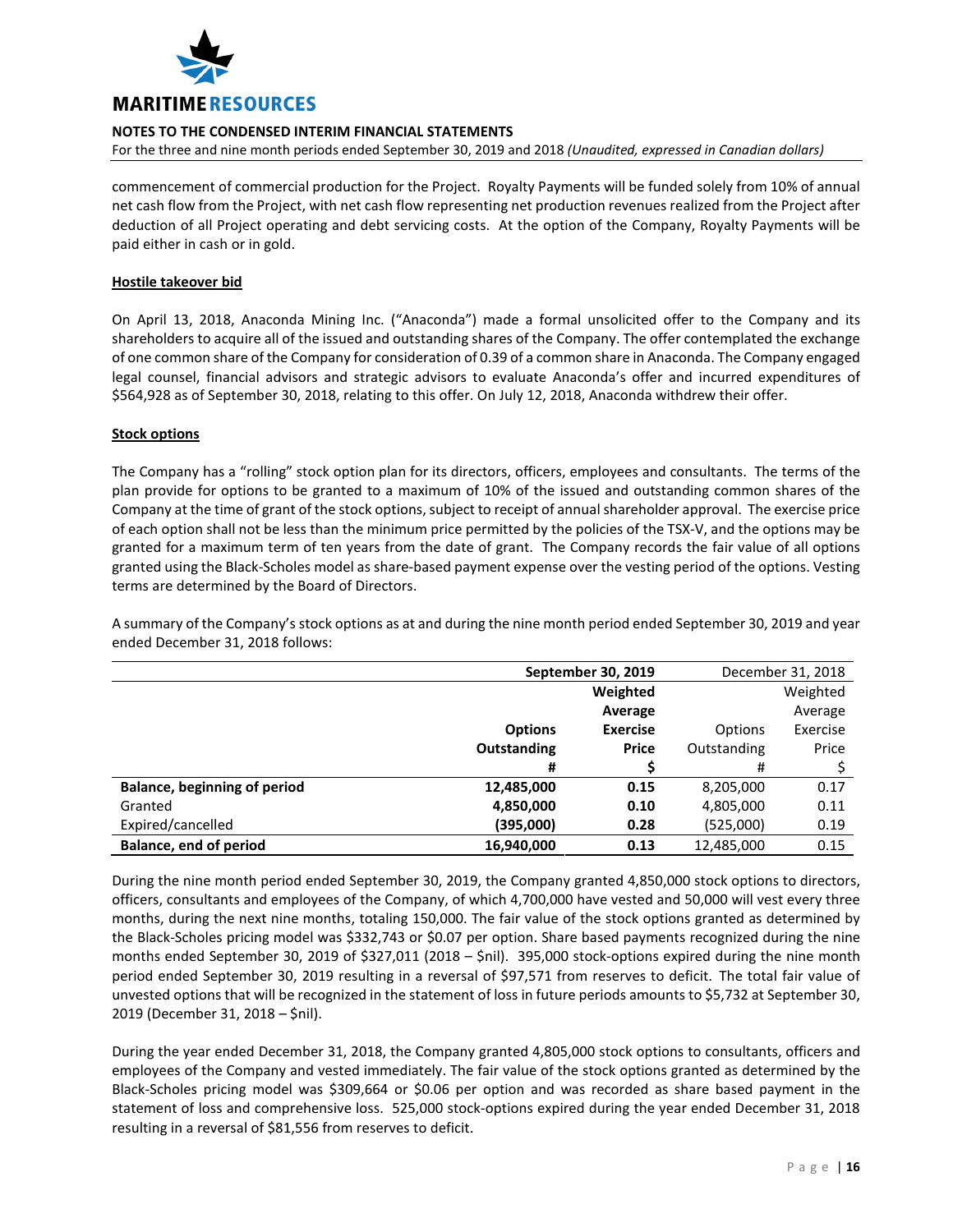

For the three and nine month periods ended September 30, 2019 and 2018 *(Unaudited, expressed in Canadian dollars)*

The Company has estimated the forfeiture rate to be nil%. Expected volatility was determined based on the historical movements in the closing price of the Company's shares for a length of time to the expected life of each option. The weighted-average assumptions used for the Black-Scholes valuation of stock options granted during the nine month period ended September 30, 2019 were risk-free interest rate of 1.33%; expected life of options of 5 and annualized volatility of 106.96% and during the year ended December 31, 2018 were risk-free interest rate of 2.00%; expected life of options of 5 and annualized volatility of 90.02%.

As at September 30, 2019, the Company had outstanding stock options, enabling the holders to acquire further common shares as follows:

| <b>Options</b> | <b>Options</b> | <b>Exercise</b> | Remaining               |               |
|----------------|----------------|-----------------|-------------------------|---------------|
| Outstanding    | Exercisable    | <b>Price</b>    | <b>Contractual Life</b> | <b>Expiry</b> |
| #              | #              | \$              | vears                   |               |
| 100,000        | 100,000        | 0.15            | 0.04                    | 15-Oct-19     |
| 1,685,000      | 1,685,000      | 0.15            | 1.12                    | 13-Nov-20     |
| 2,300,000      | 2,300,000      | 0.25            | 1.83                    | 29-Jul-21     |
| 200,000        | 200,000        | 0.15            | 2.57                    | 26-Apr-22     |
| 500,000        | 500,000        | 0.10            | 3.18                    | 04-Dec-22     |
| 2,500,000      | 2,500,000      | 0.10            | 3.21                    | 15-Dec-22     |
| 4,805,000      | 4,805,000      | 0.11            | 4.19                    | $6-Dec-23$    |
| 4,850,000      | 4,700,000      | 0.10            | 4.72                    | 18-Jun-24     |
| 16,940,000     | 16.790.000     | 0.13            | 3.49                    |               |

## **Warrants**

As at September 30, 2019, the Company had outstanding share purchase warrants, enabling the holders to acquire further shares as follows:

| <b>Number of Warrants</b> | <b>Exercise Price</b> | <b>Expiry Date</b> |
|---------------------------|-----------------------|--------------------|
| 6,863,333                 | \$0.20                | January 6, 2020    |
| 16,507,845                | \$0.15                | November 7, 2020   |
| 2,152,791                 | \$0.11                | November 7, 2020   |
| 32,311,627                | \$0.15                | April 12-24, 2021  |
| 57,835,596                |                       |                    |

Share purchase warrant transactions were as follows:

|                                     | September 30, 2019 |                 | December 31, 2018 |          |
|-------------------------------------|--------------------|-----------------|-------------------|----------|
|                                     |                    | Weighted        |                   | Weighted |
|                                     |                    | Average         |                   | Average  |
|                                     | <b>Warrants</b>    | <b>Exercise</b> | Warrants          | Exercise |
|                                     | <b>Outstanding</b> | <b>Price</b>    | Outstanding       | Price    |
|                                     | #                  |                 | #                 |          |
| <b>Balance, beginning of period</b> | 53,192,432         | 0.18            | 23,078,073        | 0.20     |
| Granted                             | 32,311,627         | 0.15            | 32,281,025        | 0.17     |
| Expired/cancelled                   | (27, 668, 463)     | 0.20            | (2, 166, 666)     | 0.15     |
| <b>Balance, end of period</b>       | 57,835,596         | 0.15            | 53,192,432        | 0.18     |

During the nine month period ended September 30, 2019, 27,668,463 warrants expired unexercised, including the reversal of 3,722,5448 finder warrants resulting in the reversal of \$327,476 to share capital. During the year ended December 31, 2018, the Company in connection with the private placements, issued warrants allowing for the purchase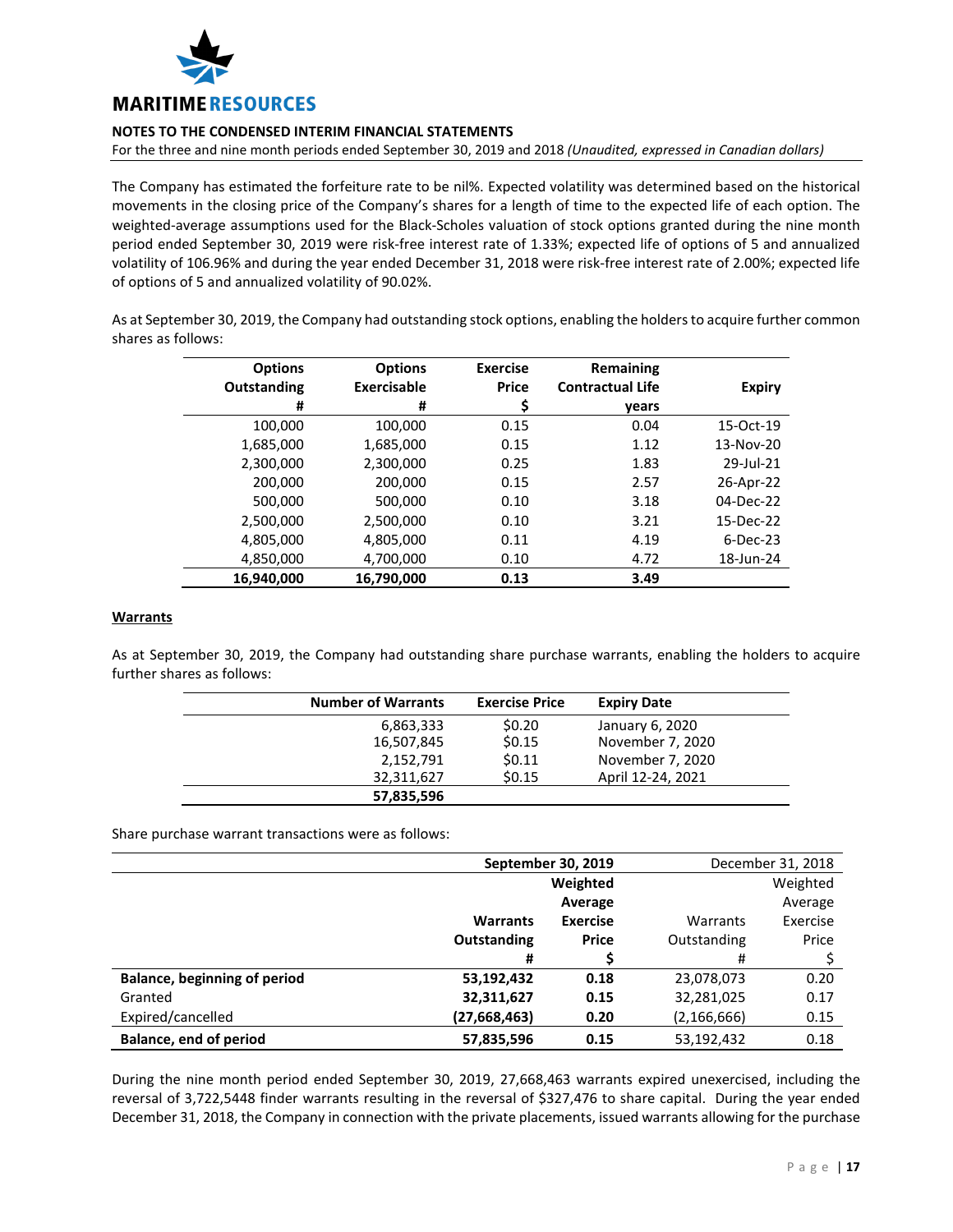

For the three and nine month periods ended September 30, 2019 and 2018 *(Unaudited, expressed in Canadian dollars)*

of up to, in the aggregate, 32,281,025 common shares, including warrants to finders allowing for the purchase of up to, in the aggregate, 4,726,572 common shares, which finders' warrants were valued at \$132,341.

# **13. RELATED PARTY TRANSACTIONS**

(a) Services

Effective February 1, 2019, the Company entered into a sublease for office space in Toronto, with a corporation that is related as they have directors, as well as the Chief Financial Officer and Corporate Secretary in common. The related corporation also charged Maritime for reimbursement of direct third party purchases of certain office administration services.

Effective July 1, 2014, the Company entered into arrangement with an administration and exploration services contractor ("AESC") in which a director is a shareholder, pursuant to which it receives office, administrative and exploration services. The AESC ceased to be a related party of the Company effective February 1, 2019.

For the three and nine month periods ended September 30, the Company was charged the following:

|                              | Three month  | Three month  | Nine month   | Nine month   |
|------------------------------|--------------|--------------|--------------|--------------|
|                              | period ended | period ended | period ended | period ended |
|                              | September 30 | September 30 | September 30 | September 30 |
|                              | 2019         | 2018         | 2019         | 2018         |
|                              |              |              |              |              |
| Rent                         | 15,826       |              | 37,576       |              |
| Office administration        | 1,133        |              | 3,422        |              |
| Rent - AESC                  |              | 24,860       |              | 74,579       |
| Office administration - AESC |              | 4,809        |              | 14,678       |
|                              | 16,959       | 29,669       | 40.998       | 89,257       |

# (b) Compensation of key management personnel

Key management personnel consist of the directors and executive officers of the Company. Compensation to key management personnel for services rendered were as follows for the three and nine months ended September 30:

|                                      | Three month  | Three month  | Nine month   | Nine month   |
|--------------------------------------|--------------|--------------|--------------|--------------|
|                                      | period ended | period ended | period ended | period ended |
|                                      | September 30 | September 30 | September 30 | September 30 |
|                                      | 2019         | 2018         | 2019         | 2018         |
|                                      |              |              |              |              |
| <b>Salaries</b>                      | 133,610      |              | 354,220      |              |
| Consulting                           |              | 87,000       | 24,000       | 261,000      |
| Contract wages <sup>(1)</sup>        |              | 19,500       | 6,500        | 58,500       |
| Directors' fees                      | 17,500       | 4,500        | 52,500       | 13,500       |
| Geological consulting <sup>(2)</sup> |              | 73,101       | 47,800       | 219,303      |
| Share based payments                 |              |              | 230,233      |              |
| Severances                           | 108,000      |              | 992,497      |              |
|                                      | 259,110      | 184.101      | 1,707,750    | 552.303      |

 $(1)$  Included in Administration in the Statement of Loss and Comprehensive Loss

 $(2)$  Included in Exploration and Evaluation Assets in the Statement of Financial Position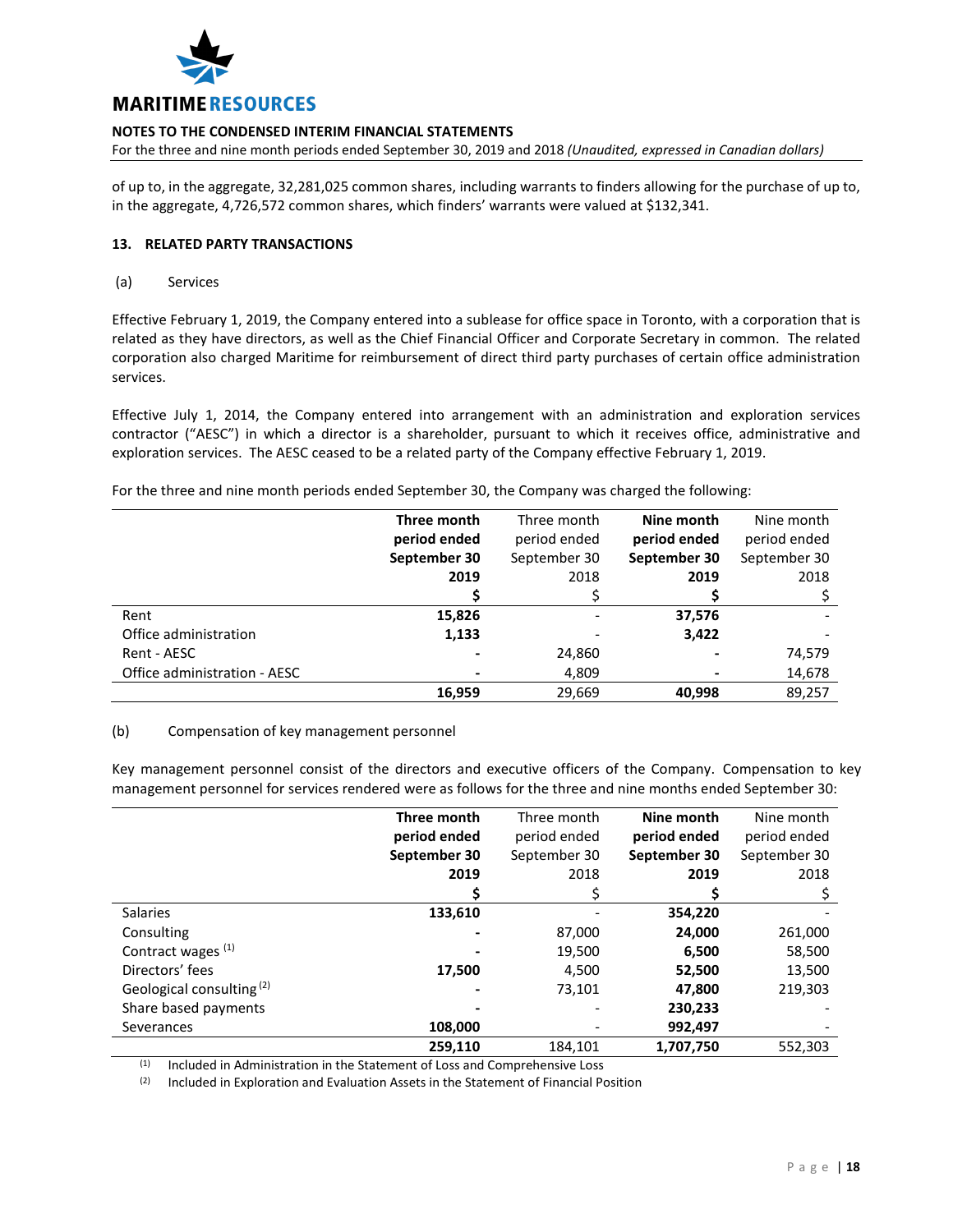

For the three and nine month periods ended September 30, 2019 and 2018 *(Unaudited, expressed in Canadian dollars)*

At September 30, 2019, the Company included in accounts payable and accrued liabilities \$17,500 of directors' fees payable to the members of board of directors of the Company for services provided during the three month period ended September 30, 2019.

At September 30, 2018, the Company owed \$1,473 to the former CFO and \$3,572 to a former director of the Company in respect of expenses incurred on behalf of the Company and was included in accounts payable and accrued liabilities.

During the three months ended March 31, 2019, the Company announced that it had made management changes. Pursuant to the management changes, the Company paid severances totalling \$884,497 to the former Chief Executive Officer (\$391,496), Chief Financial Officer (\$117,000), Chief Operating Officer (\$328,001) and Corporate Secretary (\$48,000) of the Company.

During the three months ended September 30, 2019, the Company paid Mr. Bernard Kahlert, P.Geo., who served as Vice President of Exploration for the Company, a sum of \$108,000 upon his retirement.

#### **14. FINANCIAL INSTRUMENTS AND RISK MANAGEMENT**

Financial instruments measured at fair value are classified into one of three levels in the fair value hierarchy according to the relative reliability of the inputs used to estimate the fair values. Fair value is the price that would be received to sell an asset or paid to transfer a liability in an orderly transaction between market participants at the measurement date. The fair value hierarchy establishes three levels to classify the inputs to valuation techniques used to measure fair value. Level 1 inputs are quoted prices (unadjusted) in active markets for identical assets or liabilities. Level 2 inputs are quoted prices in markets that are not active, quoted prices for similar assets or liabilities in active markets, inputs other than quoted prices that are observable for the asset or liability (for example, interest rate and yield curves observable at commonly quoted intervals, forward pricing curves used to value currency and commodity contracts and volatility measurements used to value option contracts), or inputs that are derived principally from or corroborated by observable market data or other means. Level 3 inputs are unobservable (supported by little or no market activity). The fair value hierarchy gives the highest priority to Level 1 inputs and the lowest priority to Level 3 inputs.

The Company's financial instruments consist of cash, receivables, and accounts payable and accrued liabilities. Cash is measured at fair value based on Level 1 of the fair value hierarchy. The fair values of receivables and accounts payable and accrued liabilities approximate their book carrying values because of the short-term nature of these instruments.

(a) Credit risk

Credit risk is the risk that a counter party to a financial instrument will fail to discharge its contractual obligations. The Company is exposed to credit risk with respect to its cash and receivables. The maximum exposure to loss arising from receivables is equal to their carrying amounts. The Company manages credit risk with respect to its cash by maintaining demand deposits with a major Canadian financial institution; however, this exposes the Company's cash to concentration of credit risk as all amounts are held at a single institution.

(b) Liquidity risk

Liquidity risk is the risk that the Company will encounter difficulty in satisfying financial obligations as they become due. The Company manages its liquidity risk by forecasting cash flows from operations and anticipated investing and financing activities.

(c) Market risk

Market risk is the risk that the fair value or future cash flows of a financial instrument will fluctuate due to changes in market prices. Market risk comprises three types of risk: interest rate risk, foreign currency risk and other price risk.